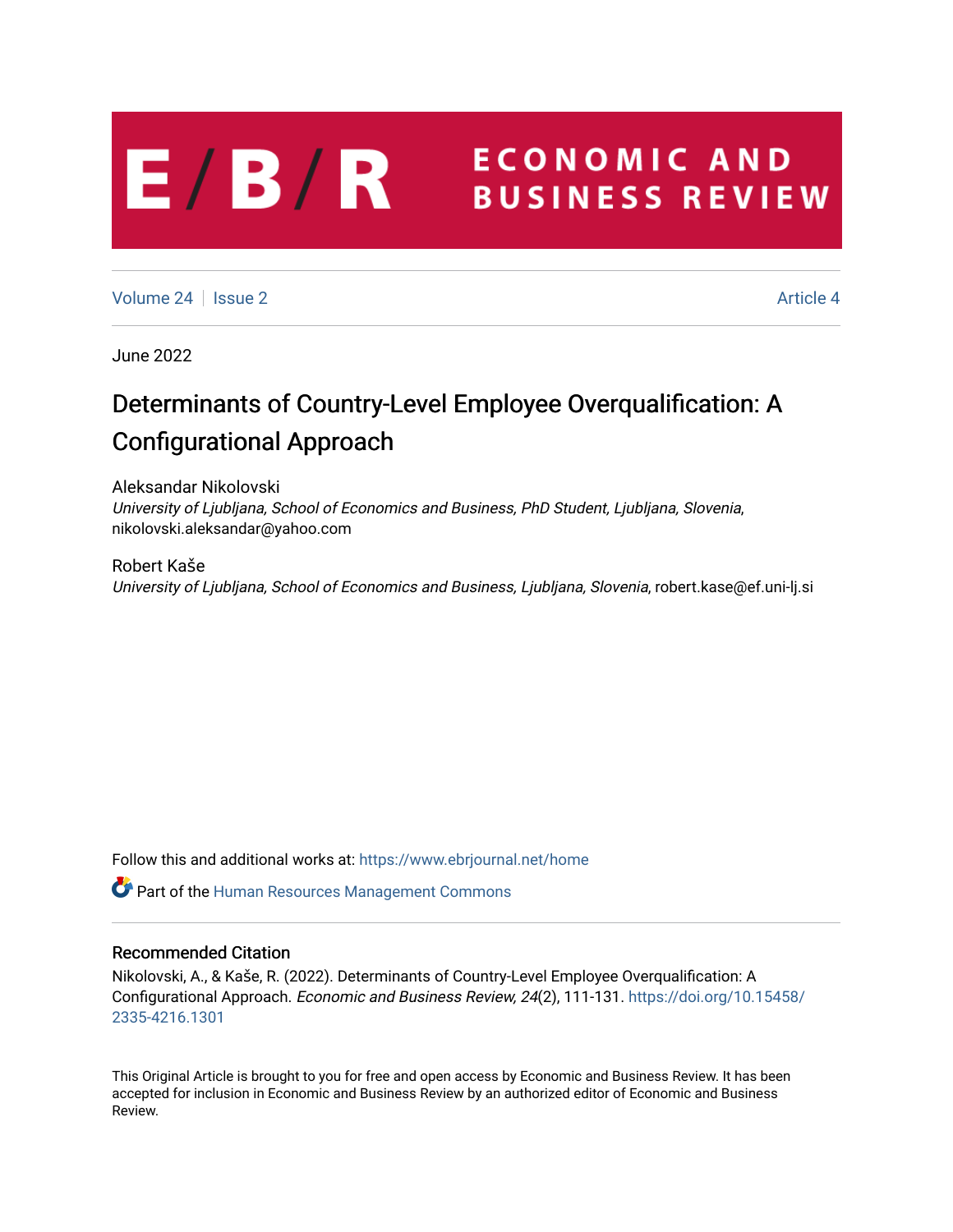# ORIGINAL ARTICLE Determinants of Country-Level Employee Overqualification: A Configurational Approach

Aleksandar Nikolovski <sup>[a,](#page-1-0)</sup>\*, Ro[b](#page-1-1)ert Kaše <sup>b</sup>

<span id="page-1-0"></span><sup>a</sup> University of Ljubljana, School of Economics and Business, PhD Student, Ljubljana, Slovenia

<span id="page-1-1"></span><sup>b</sup> University of Ljubljana, School of Economics and Business, Ljubljana, Slovenia

#### Abstract

We build on the configurational approach to identify patterns of macro contextual factors leading to high country-level employee overqualification. We differentiate between subjective and objective employee overqualification and establish that each is caused by different configurations of macro factors. We also identify country-level overqualification ar-<br>chetypes and link specific countries with respective archetypes. We find that a country's non-vocationa is a necessary condition for high objective overqualification, while objective overqualification itself is not a necessary condition for perceived overqualification. We discuss theoretical implications and offer policy implications.

Keywords: Objective overqualification, Perceived overqualification, Context, QCA, Configurations, Archetypes

JEL classification: J2

## Introduction

mployee overqualification is a pervasive global phenomenon and a growing problem, as many countries will face shortages of qualified workers in 2030 ([Starck et al., 2014](#page-17-0)). Already today more than 21% of workers in many OECD countries are overqualified for their current occupations ([OECD,](#page-17-1) [2013c](#page-17-1)).

Overqualification has many negative consequences at the level of the individual employee and the organization. At the employee level, overqualification has been associated with low job satisfaction ([Alfes et al., 2016](#page-16-0); [Maltarich et al., 2011;](#page-17-2) [Zhang](#page-17-3) [et al., 2015](#page-17-3)), effects on wages such as inequality [\(Handel, 2003;](#page-16-1) [Di Pietro](#page-16-2) & [Urwin, 2006;](#page-16-2) [OECD, 2013a\)](#page-17-4) or a wage penalty relative to qualification level [\(Brynin, 2002](#page-16-3)), increased turnover intentions [\(Allen,](#page-16-4) [2001;](#page-16-4) [Erdogan](#page-16-5) & [Bauer, 2009;](#page-16-5) [McKee-Ryan](#page-17-5) & [Harvey,](#page-17-5) [2011\)](#page-17-5), increased on-the-job search ([Quintini, 2011\)](#page-17-6) and psychological stress ([CEDEFOP, 2010](#page-16-6)). At the organizational level, overqualification increases turnover rates and reduces employee productivity [\(Allen](#page-16-7) & [van der Velden, 2007](#page-16-7)). It also has a mediating effect on reducing competitive advantage ([Quintini,](#page-17-6) [2011](#page-17-6)), because it reduces cumulative learning ([Laz](#page-17-7)[onick et al., 2014\)](#page-17-7).

With so many negative effects, it is understandable that most of the literature on overqualification (OQ) focuses on mitigating these effects. There are, however, fewer studies on how OQ actually occurs, which leads to a need to address the antecedents of OQ. While antecedents of employee OQ can be addressed at multiple levels, in this paper we focus on antecedents at the macro level. We can easily observe significant differences in country-specific levels of employee overqualification (see [OECD,](#page-17-8) [2013b\)](#page-17-8), but previous research does not seem to be able to explain why this happens. In particular, there is a lack of research addressing this issue at the cross-country level and including countries outside the Western world [\(Erdogan](#page-16-5) & [Bauer, 2009;](#page-16-5) [Zhang et al., 2015](#page-17-3)).

Instead of addressing the antecedents in isolation, we adopt the configurational logic and examine configurations of macro factors instead ([Furnari](#page-16-8)

Received 29 September 2020; accepted 13 February 2021. Available online 1 June 2022

\* Corresponding author. E-mail addresses: [nikolovski.aleksandar@yahoo.com](mailto:nikolovski.aleksandar@yahoo.com) (A. Nikolovski), [robert.kase@ef.uni-lj.si](mailto:robert.kase@ef.uni-lj.si) (R. Kase).

https://doi.org/10.15458/2335-4216.1301 2335-4216/© 2022 School of Economics and Business University of Ljubljana. This is an open access article under the CC-BY-NC-ND license [\(http://creativecommons.](http://creativecommons.org/licenses/by-nc-nd/4.0/) [org/licenses/by-nc-nd/4.0/](http://creativecommons.org/licenses/by-nc-nd/4.0/)).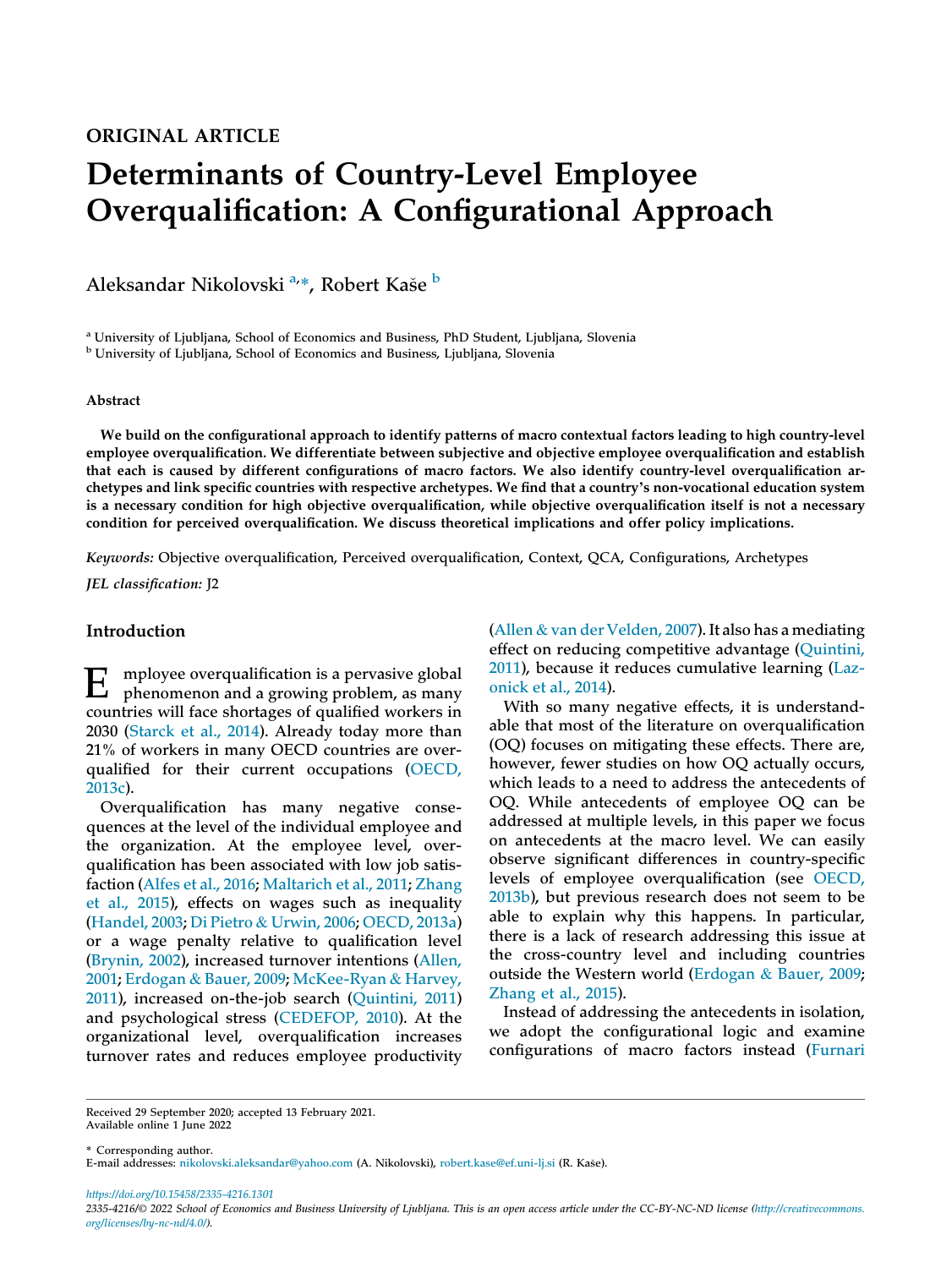[et al., 2021](#page-16-8)). Our central research question is what configurations of macro conditions determine employee overqualification at a country level. Accordingly, the ultimate goal of this study is to connect the inferred knowledge of individual causal conditions with the causal complexity underlying employee overqualification. Configurational theorizing [\(Furnari](#page-16-8) [et al., 2021\)](#page-16-8) allows us determine the configurations of macro factors that lead to the occurrence of OQ by country and type.

The originality of this study also lies in its contribution to the emerging overqualification literature by acknowledging the existence of two types of OQ: objective and perceived. In this study, these are not just two different operationalizations of overqualification, but independent concepts with their own theoretical domains, antecedents, and separate literature ([Erdogan et al., 2011a](#page-16-9); [Maltarich et al., 2011\)](#page-17-2). Because of their interdependence, we treat both with the intention of providing a way to integrate the related yet so far disparate literatures.

For these purposes, the study adopted the configurational or set-theoretical approach ([Dul,](#page-16-10) [2015;](#page-16-10) [Furnari et al., 2021](#page-16-8); [Ragin, 2006;](#page-17-9) [Rihoux](#page-17-10) & [Ragin, 2009](#page-17-10)) to represent the macro factors as conditions under which the objective or perceived overqualification of employees at the country level actually occur. In this research, the multitude of causal mechanisms that could explain OQ denotes a context or propriety space from which we select theoretically plausible macro factors and determine the configurational patterns that link them and lead to country-level employee OQ. To do this, we use Qualitative Comparative Analysis (QCA).

This study considers OQ as a form of competence mismatch resulting from imbalances between the supply and demand of human capital in the labor market [\(Handel, 2003](#page-16-1)) and derived from macro factors of the labor market, education, and culture. Thereby, it includes the stances from assignment theory, career mobility theory and institutionalism, which referred to employee overqualification as temporary or permanent [\(Quintini, 2011\)](#page-17-6) or both ([Kiersztyn, 2013](#page-16-11)) or as an exclusively individual phenomenon (Budrí[a, 2010;](#page-16-12) [Duncan](#page-16-13) & [Hoffman, 1981\)](#page-16-13). We continue by introducing and integrating these aspects in our theoretical framework in the next section.

#### 1 Theoretical framework

#### 1.1 Objective and perceived overqualification

Overqualification is traditionally defined as education, skills and work experience that exceed those required by the job post or by the employer [\(Erdogan et al., 2017;](#page-16-14) [Feldman](#page-16-15) & [Maynard, 2011;](#page-16-15) [Khan](#page-16-16) & [Morrow, 1991](#page-16-16); [Kuhn](#page-16-17) & [Shen, 2012\)](#page-16-17). Acknowledging this general definition for this study, we define objective overqualification (OOQ) following the OECD's qualification mismatch approach where an employee is mismatched when s/he is employed in a job that requires a lower or higher level of qualification/education than s/he has [\(Zhang et al., 2015\)](#page-17-3). When the difference between the employee's qualification level and the qualification level required in her/his job is positive, s/he is overqualified [\(OECD, 2016b;](#page-17-11) [Quintini, 2011\)](#page-17-6).

A complete analysis of the antecedents of overqualification should consider both objective and subjective overqualification. In the literature, OOQ has typically been operationalized as over-education [\(Liu](#page-17-12) & [Wang, 2012\)](#page-17-12), while the subjective, perceived" overqualification (POQ) concerned employee awareness [\(Alfes et al., 2016\)](#page-16-0), feelings [\(Erdogan et al., 2011b](#page-16-18); [Maynard et al., 2006](#page-17-13); [Liu](#page-17-14) [et al., 2014](#page-17-14)) or perceptions ([Harari et al., 2017;](#page-16-19) [Johnson](#page-16-20) & [Johnson, 1996\)](#page-16-20) that her/his qualifications exceed his job requirements. Management and organization literature, in particular, has relied extensively on POQ as antecedent. In this study, we differentiate between objective and perceived OQ by acknowledging that the two constructs are linked, yet different ([Liu](#page-17-12) & [Wang, 2012\)](#page-17-12).

Very few studies have addressed objective and perceived overqualification simultaneously [\(Cheva](#page-16-21)[lier](#page-16-21) & [Lindley, 2009](#page-16-21); [Maltarich et al., 2011](#page-17-2); [Liu](#page-17-12) & [Wang,](#page-17-12) [2012\)](#page-17-12), although such integration is necessary to provide a full understanding of the phenomenon. Namely, many OQ negative effects are a consequence of the perception of overqualification by employees and are not due to the actual state of being objectively overqualified. While OOQ may seem to be a more accurate representation of overqualification, the em-ployees' perceptions of overqualification do not necessarily reflect an accurate assessment of reality [\(Alfes et al., 2016\)](#page-16-0), as individuals may easily overstate the requirements of their job to inflate the status of their position ([Flisi et al., 2016\)](#page-16-22). The OOQ, on the other hand, does not take into account that people with the same qualifications working in comparable positions often experience diverse levels of POQ [\(Erdogan et al.,](#page-16-18) [2011b](#page-16-18)), possibly due to variation in actual job content and the differences in the quality and type of their education and experience ([Hu et al., 2015](#page-16-23)).

#### 1.2 Antecedents of overqualification

The configurational approach proposed in this study was operationalized based on a scarce literature on OQ antecedents. Moreover, it is not always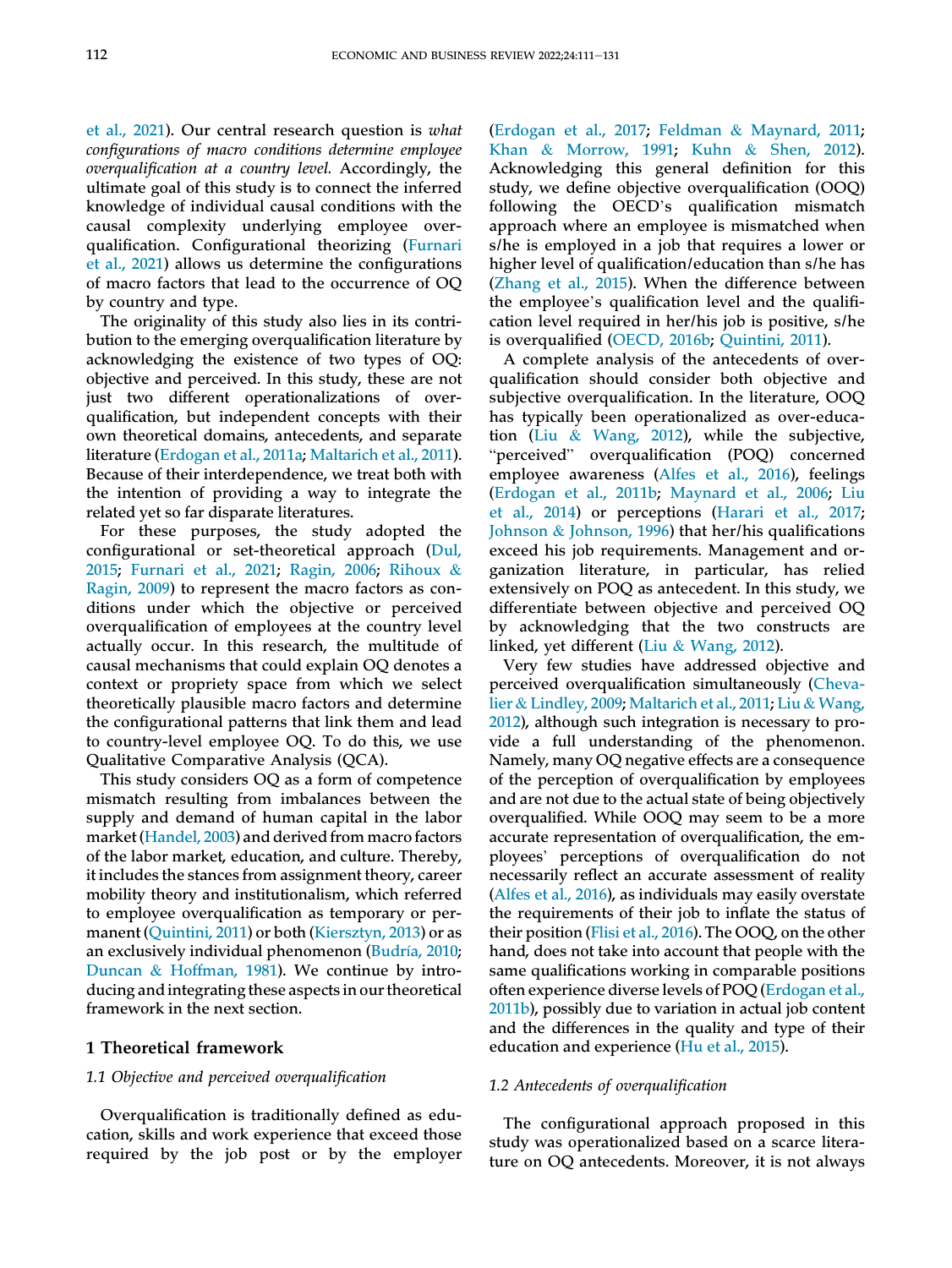clear from this literature whether it refers to employee overqualification as OOQ or as POQ. Therefore, antecedents derived from theory will be considered for both types of OQ, unless a clear distinction is made in the respective literature.

[Fig. 1](#page-3-0) depicts a theoretical model, an actual intersection of relevant theoretical antecedents. It first represents the temporal nature of OQ through frictions between the education system and the state of the labor market, leading to OQ vulnerability of young (tertiary educated) workers or the re-employment of prime-age workers during economic downturns. Second, the regulatory perspective sets OQ as an outcome when rigid employment protection structures the demand for human capital in the labor market. Finally, the cultural antecedents combine to create a doubleheaded appearance of OQ: from one point of view, set as the norm by employers and to be accepted in weak labor markets; from another, resulting from aggregate and cognitive individual trade-offs between cultural, social, and human capital in the same market.

## 1.2.1 Labor market aspects of OQ occurrence: the theory of career mobility, assignment theory and workforce dynamism during economic downturns

The OQ is designated as a temporary phenome-non by the theory of career mobility [\(Sicherman](#page-17-15)  $\&$ [Galor, 1990\)](#page-17-15), as schooling increases the probability of occupational upgrading by means of higher wages or of higher chances of promotion to occupations with higher wages. Thus, OQ usually affects inexperienced labor market entrants, such as young employees in early career stages ([Abraham, 2015;](#page-15-0) [Erdogan et al., 2011a\)](#page-16-9), the low-level jobs taken by students to pay for their studies in time and money [\(Erdogan et al., 2017\)](#page-16-14) or tide-over jobs that are taken by older workers to earn a sufficient pension income [\(Erdogan](#page-16-5) & [Bauer, 2009](#page-16-5)).

Further, during economic downturns the size of labor markets deflates and unemployment grows [\(ECB, 2014\)](#page-16-24), limiting the availability of jobs, which may lead to higher OQ ([Erdogan et al., 2011b\)](#page-16-18). Namely, workers left or dismissed from unionized jobs in manufacturing, many working in shrinking industries and experiencing re-employment after dismissal for lower-paid, less skilled service jobs [\(Abraham, 2015](#page-15-0); [Liu](#page-17-12) & [Wang, 2012;](#page-17-12) [McKee-Ryan](#page-17-5) & [Harvey, 2011](#page-17-5)) are likely to become overqualified. As a consequence, the structure of the economy changes and there is certain mobility between industrial and service sectors leading to OOQ.

In addition, according to assignment theory [\(Sat](#page-17-16)[tinger, 1995\)](#page-17-16), objective OQ is a function of labor market responses to the problem of assigning newcomers to less demanding jobs, which could be attributed to the increasing number of college graduates entering the labor market [\(Liu](#page-17-12) & [Wang,](#page-17-12) [2012](#page-17-12)). Here, we emphasize the rapid population growth in developing and transition countries,

<span id="page-3-0"></span>

Fig. 1. Theoretical model of overqualification antecedents. Source: Own work.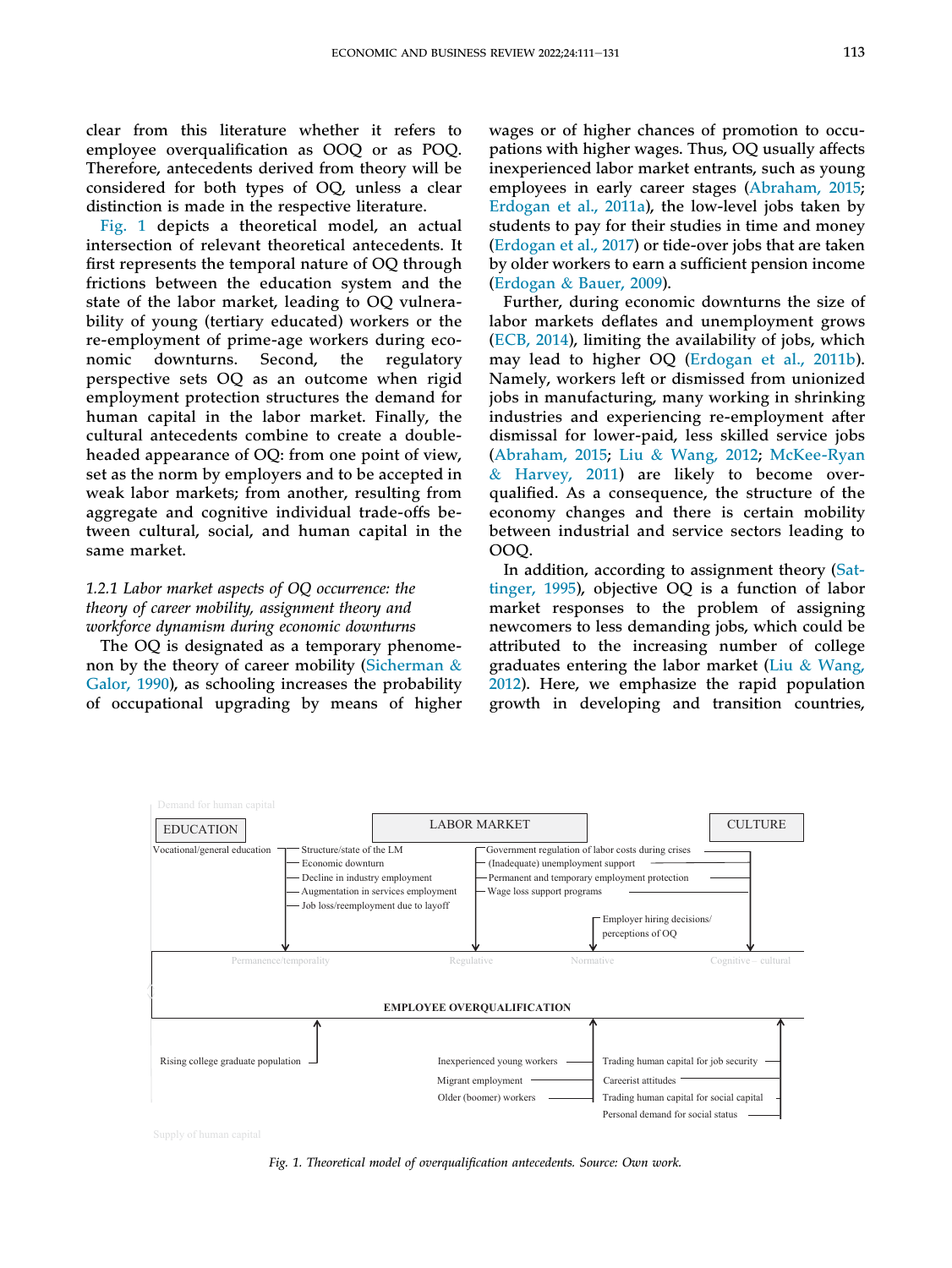reflecting an oversupply of educated young employees, which is also reflected in their lower bar-gaining power and high wage dispersion ([Liu](#page-17-12)  $\&$ [Wang, 2012\)](#page-17-12).

#### 1.2.2 Overprotective labor legislation and OQ occurrence

Given the imbalance between employees' earnings and productivity even before the 2009 recession [\(Eichhorst et al., 2010\)](#page-16-25), these employees have suffered a further decline in their negotiated wages and incomes ([ECB, 2014\)](#page-16-24). To tackle this problem, governments addressed labor costs [\(McKee-Ryan](#page-17-5) & [Harvey, 2011\)](#page-17-5) and regulated inactivity and employment through unemployment and wage loss support programs and staffed retraining programs to meet the new demands of the labor market [\(Eichhorst et al., 2010](#page-16-25)).

Next, in segmented labor markets, where a permanent contract is a particularly valuable asset for employees, human capital can be traded for job security, and paradoxically, OQ is more likely to occur among permanent than temporary workers [\(Ortiz, 2010\)](#page-17-17). Nonetheless, OQ also likely occurs among directly hired temporary workers ([Liu](#page-17-12) & [Wang, 2012](#page-17-12)), suggesting that during an economic crisis, this kind of work arrangements can also lead to OQ. The rigidity of labor legislation relates to both permanent and temporary employment relationships, as there are measures to protect each of them, as well as measures against mass dismissals. However, this may have exacerbated OQ, as the initial rigidity of laws against the dismissal of employees and the hiring of temporary workers could increase the unemployment rate in crisis times.

[Diamond \(2011\)](#page-16-26) stressed that the question of whether a person who is considered qualified for a particular job may depend on the situation on the labor market. For example, employers who may not consider a candidate for a particular job in a weak labor market would hire him and provide him with the necessary training in a tight labor market. Although employers consider qualifications and value OQ ([Akkoyunlu et al., 2012\)](#page-16-27), managers often question why candidates apply for jobs for which they are overqualified ([Maynard et al., 2006\)](#page-17-13). Paradoxically, employers who expect layoffs to be curtailed may be reluctant to hire at all, even in good times, given overly protective legislation, by reducing hiring rates, although, in a weak labor market, the unemployed could reject job offers that they would otherwise find acceptable [\(Tasci](#page-17-18) & [Zenker, 2011\)](#page-17-18).

To sum up, the OQ results due to rigidity as differences between labor market institutions and the policies that regulate the interactions between labor markets. Flexible labor markets keep unemployment lower in the long run [\(Tasci](#page-17-18) & [Zenker, 2011\)](#page-17-18), but also act as a deterrent for employers who anticipate labor market conditions and its rigidity in hiring. Indeed, since the mismatch between education and skills is pervasive ([Kulkarni et al., 2015\)](#page-16-28), persistent ([CEDEFOP, 2010\)](#page-16-6) and linked to labor market structure ([Brynin, 2002](#page-16-3)), the policies that focus only on the current employment situation ignore the dynamics of growing economies ([Hampf](#page-16-29) & [Woesman, 2017](#page-16-29)).

#### 1.2.3 Institutionalism, normative and educational perspectives on OQ occurrence

The institutionalist stance on OQ [\(Scott, 2014](#page-17-19)) considers qualification (mis)match occurring when its antecedents cumulate in both human systems and organizational contexts of organizations. This approach stresses that organizational practices achieve legitimacy through social processes by which individuals come to accept shared definitions of reality [\(Swiss, 1982\)](#page-17-20) or which take on rule-like status in social thought and action [\(Meyer](#page-17-21) & [Rowan,](#page-17-21) [1977](#page-17-21)).

Correspondingly, OQ could also be such an accumulation of employees' beliefs and values resulting from such common way of thinking [\(Palthe, 2014](#page-17-22)). Thus, labor market rigidity could affect OOQ through employers' perceptions and hiring decisions, and it could influence POQ through employees' perceptions of quality through which they choose a job for which they are overqualified. Employers' requirements may have risen faster than graduation trends [\(Handel, 2003\)](#page-16-1), they may have re-categorized jobs that require a degree [\(Di Pietro](#page-16-2) & [Urwin, 2006\)](#page-16-2), or they may ultimately not hire workers, because of job search and withdrawal. In all of these cases, employers set overqualification as the norm that must be accepted by jobseekers and employees.

The literature which pays attention to the extent to which the mismatch between employees in general varies according to the type of education [\(Allen](#page-16-7) & [van der Velden, 2007\)](#page-16-7) adds to this argument. Namely, vocational training is seen as improving the transition from school to work and an initial employment advantage, but it becomes a disadvantage later in life compared to people with general education ([Hanushek et al., 2016](#page-16-30)). It also reduces the adaptability of older employees to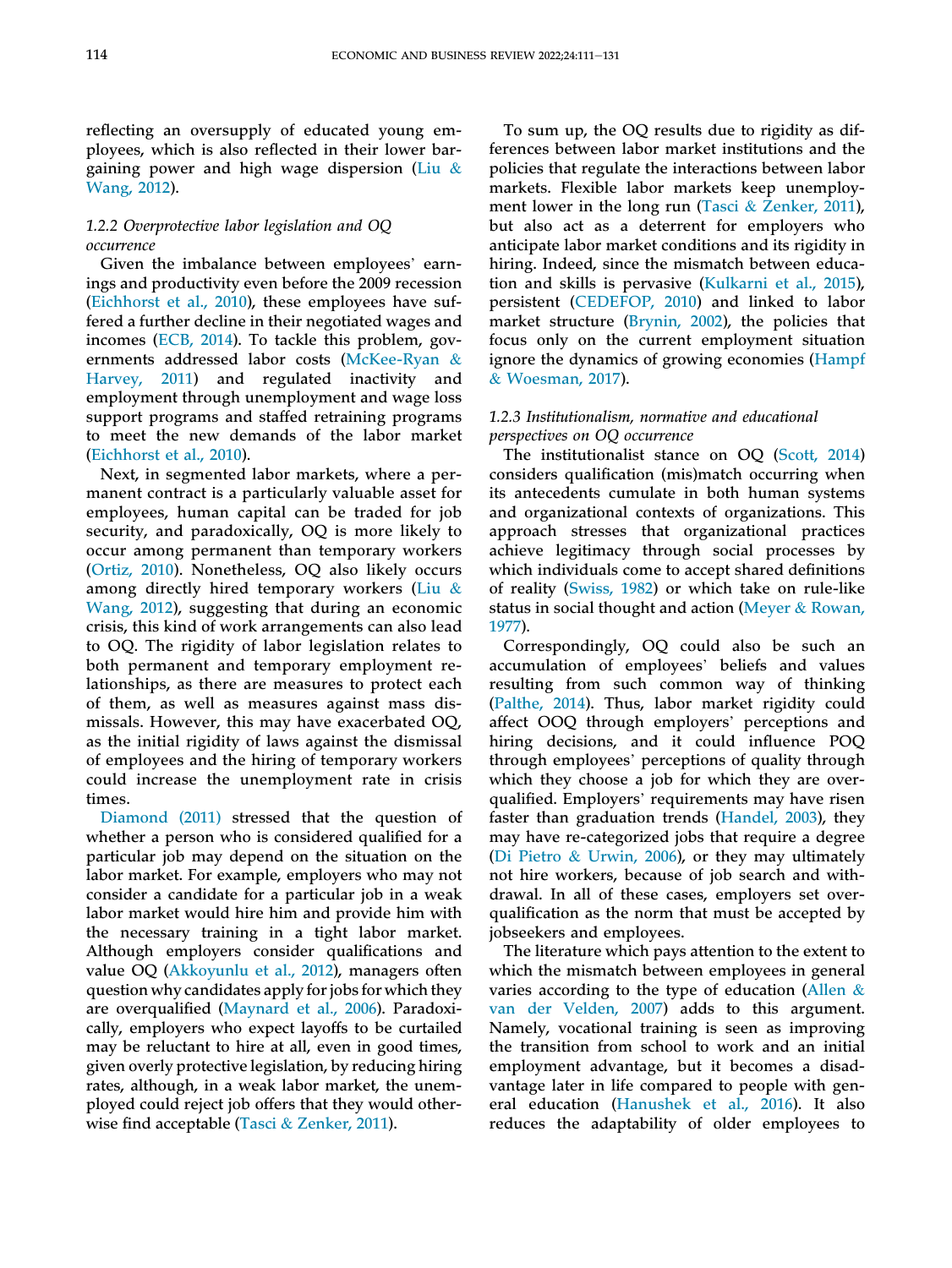economic change ([Hampf](#page-16-29) & [Woessmann, 2017](#page-16-29)). Also, while general education only ensures good horizontal match, vocational qualifications reduce vertical or horizontal mismatch [\(Allen](#page-16-7) & [van der](#page-16-7) vertical or horizontal mismatch (Allen & van der<br>[Velden, 2007\)](#page-16-7). Therefore, the classification of a<br>country's education system as general or less vocational seems to precede OOQ.

# 1.2.4 Cultural macro-factors preceding the OQ

The cultural antecedents designate the OQ occurrence due to co-occurrence of multiple individual characteristics such as belongingness to a particular population group [\(Erdogan et al., 2011a\)](#page-16-9) or discrimination on grounds of demography [\(Alfes](#page-16-0) [et al., 2016](#page-16-0)) as are migrant workers and older people [\(OECD, 2013a\)](#page-17-4). Migrant employees, for example, are prone to OQ due to the extent to which their foreign education is recognized or to the existing language barriers ([Allen](#page-16-7) & [van der Velden, 2007;](#page-16-7) [OECD, 2016a,](#page-17-23) [b](#page-17-11)), while older employees rarely benefit from HR practices across organizations [\(Dychtwald et al., 2004](#page-16-31)).

Individual characteristics can aggregate and reflect OQ at the macro level from a cultural and cognitive point of view. From a cultural perspective, OQ arises at macro-level from pent-up individual personalities ([Zhang et al., 2015](#page-17-3)), particularly careerist attitudes [\(De Vos et al., 2009\)](#page-16-32) or narcissism [\(Liu](#page-17-12) & [Wang, 2012](#page-17-12)). These lead the personal desire for social status to override the rational calculus of the value of education ([Brynin, 2002](#page-16-3)) or to the achievement of an individual psychological contract [\(Erdogan et al., 2017](#page-16-14)) by adopting OQ jobs based on individual career history ([Alfes et al., 2016\)](#page-16-0) or personal work preferences ([McKee-Ryan](#page-17-5) & [Harvey,](#page-17-5) [2011\)](#page-17-5).

From a cognitive perspective, OQ often occurs in aggregation due to imperfect information about job requirements ([Erdogan](#page-16-5) & [Bauer, 2009](#page-16-5)). OQ in particular may also be due to multiple individual trade-offs between benefits and costs [\(Stojanov,](#page-17-24) [2012\)](#page-17-24), such as the degree of freedom of choice of the OQ candidate ([Erdogan et al., 2011b\)](#page-16-18) to tradeoff between the attractiveness of a current job and the availability of alternatives [\(Shaw et al., 1998\)](#page-17-25). Also, POQ is generally believed to be caused by OOQ [\(Feldman et al., 2002](#page-16-33); [Liu](#page-17-12) & [Wang, 2012\)](#page-17-12).

Finally, we stress the employee' gender as an ambiguous OQ antecedent [\(Liu](#page-17-12) & [Wang, 2012;](#page-17-12) [McKee-Ryan](#page-17-5) & [Harvey, 2011\)](#page-17-5). It is initially considered that women are more likely to be more often overqualified than men ([Luksyte et al., 2011\)](#page-17-26) by settling for low salary to balance family duties [\(McKee-Ryan](#page-17-5) & [Harvey, 2011](#page-17-5)), which exemplifies the "trading" human capital for social benefits and social capital ([Erdogan et al., 2011a](#page-16-9)). Inversely, [Erdogan and Bauer \(2009\)](#page-16-5) and [Maynard et al. \(2006\)](#page-17-13) stressed that male employees actually perceived higher levels of OQ. This paradox also ranges from both genders being equally prone to OQ ([OECD,](#page-17-11)  $2016b$ ), up to a near-zero correlation between gender and POQ ([Johnson](#page-16-20) & [Johnson, 1996;](#page-16-20) [Luk](#page-17-26)[syte et al., 2011\)](#page-17-26).

#### 1.3 Configurational approach to country-level employee overqualification

#### 1.3.1 Configurational view on overqualification antecedents

According to [Cress and Snow \(2000](#page-16-34), p.1077), it is important to establish the general context of OQ occurrence: "One of the main difficulties in assessing the factors that theoretically influence the achievement of outcomes is to operationalize them in a way that is consistent with the literature and yet achievement of outcomes is<br>in a way that is consistent with<br>relevant to the local context".

Employee overqualification (as OOQ and POQ) occurs in different countries [\(OECD, 2015c](#page-17-27)) and affects the way individuals experience their work in organizations ([Oldham](#page-17-28) & [Hackman, 2010](#page-17-28)). According to Selznick  $(1948, p. 256-257)$  "all organizational action is driven by cultural-cognitive, normative, and regulatory elements of institutions". Action is a product of the institutional context and not context-free, but constrained (bounded) and shaped by the setting in which it context and not context-iree, but constrained<br>(bounded) and shaped by the setting in which it<br>occurs. This is also in line with Johns' [\(2006\)](#page-16-35) definition of context. If we apply his definition to our specific case, macro context can be seen as a set of situational opportunities and constraints that influence the occurrence and meaning of employee overqualification (objective, subjective).

If one sees country context in this way, set-theoretic logic along with configurational approach are well suited to explain such a causally complex phenomenon ([Furnnari et al., 2021\)](#page-16-8). Using this approach, we can build on a preselected set of theoretically plausible factors (see previous section and [Fig. 1](#page-3-0) as a summary) to explain the occurrence of OQ by examining the role of combinations of macro factors or configurations. The configurational (set-theoretic) approach seems to be superior to the correlational approach in accomplishing this. Indeed, while the net effects/correlation statistics approach focuses on the independent effects of causal conditions on the outcome and cannot unravel the causally complex nature [\(Pustovrh](#page-17-30) & [Jakli](#page-17-30)c[, 2014](#page-17-30)), the configurational approach establishes clear links between specific combinations of conditions and the outcome [\(Ragin, 2009](#page-17-31)).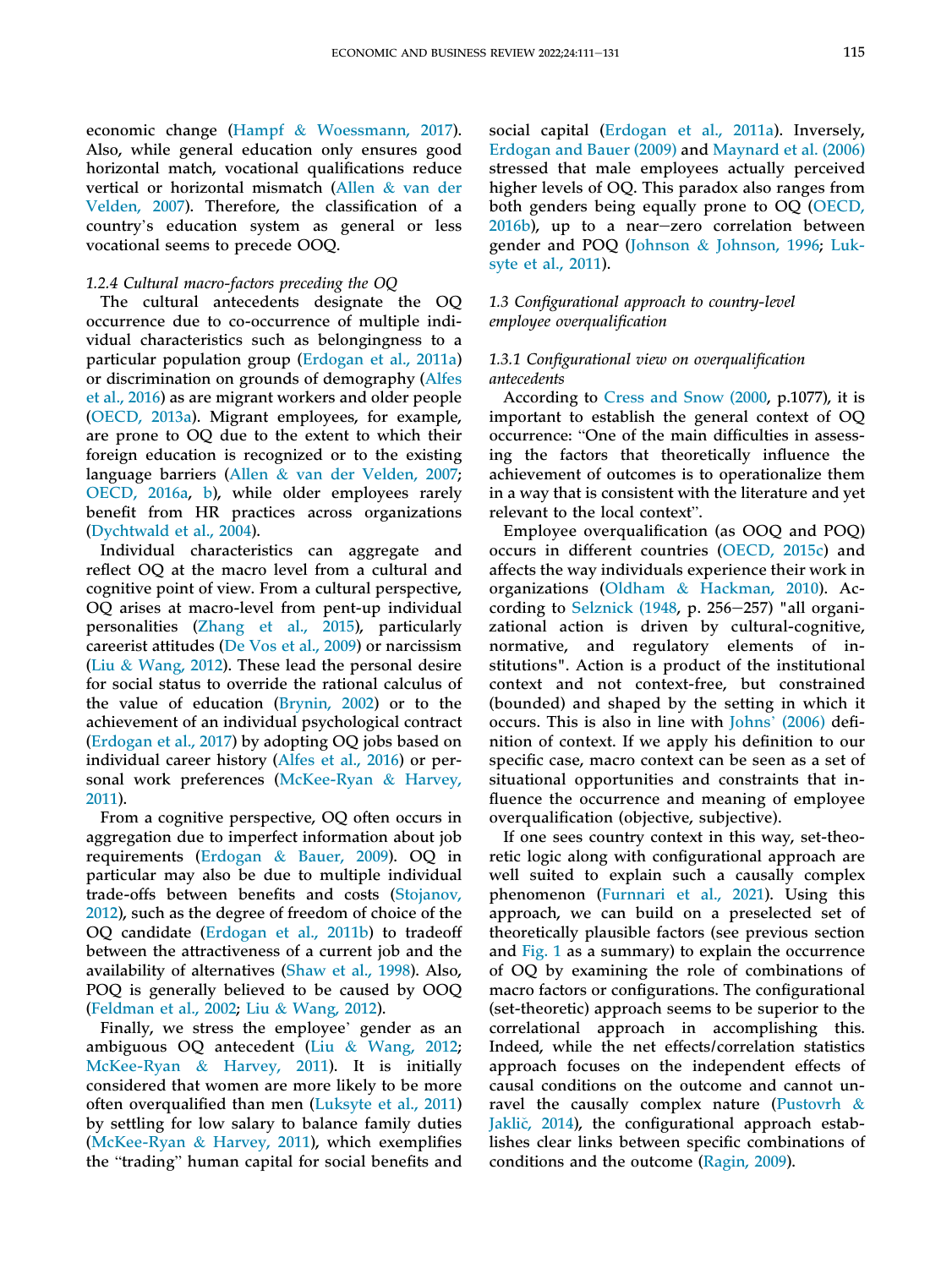#### 1.3.2 Qualitative comparative analysis (QCA)

QCA starts from the premise that causation is not easily unraveled, because outcomes of interest rarely have any single cause, rarely operate in isolation, and a specific causal attribute may have different and even opposite effects depending on the other factors ([Greckhammer et al., 2007](#page-16-36)). Developed by Charles [Ragin \(2009\)](#page-17-31) QCA seeks to identify the common causal conditions underlying a particular outcome by examining the attributes of cases exhibiting that outcome.

The causality in QCA is complex, equifinal, asymmetric and conjectural and it is based on set-theoretic relationships, making use of the concepts of necessary and sufficient conditions. It uses combinatorial logic relying on Boolean algebra and considers only the relations of necessity and sufficiency between antecedents and an outcome. With necessity, the outcome is a subset of the causal condition; with sufficiency, the causal condition is a subset of the outcome. A causal condition is necessary if it appears in all the configurational patterns producing the outcome, but cannot predict the outcome by itself. Alternatively, the sufficient conditions are able to solely predict the outcome, but might not be the only ones with this propriety ([Legewie, 2013\)](#page-17-32).

To assess necessity and sufficiency, QCA uses two parameters. Consistency refers to the degree to which a relation of necessity or sufficiency between a causal condition and an outcome is met within a given data set [\(Ragin, 2006](#page-17-9)) or the degree to which solution terms and the solution as a whole are subsets of the outcome. Coverage, on the other hand, assesses the degree to which a cause or causal combination ''accounts for'' instances of an outcome ([Ragin, 2006;](#page-17-9) [Rihoux](#page-17-10) & [Ragin, 2009](#page-17-10)) or how much of the outcome is covered (or explained) by each solution term and by the solution as a whole.

### 2 Methodology

#### 2.1 The data and the sources

We build on the OECD and international labor organization (ILO) data, primarily PIAAC (Program for international assessment of adult competencies, [OECD, 2013a\)](#page-17-4), but also resorted to national reports where needed. In the two rounds of PIAAC (2013 and 2015), more than 255,000 respondents from 33 where heeded. In the two rounds of PTAAC (2015<br>and 2015), more than 255,000 respondents from 33<br>countries provided rich data adults' proficiency in key information-processing skills and in various "generic" skills ([OECD, 2013a\)](#page-17-4). They also provided individual socio-economic data, among which they reported whether their qualifications match their work requirements. For this study, we considered working age population (aged  $15-64$ ) from 27 participating countries. We excluded six countries due to the unavailability of data on key causal conditions. In addition, country-level data was queried from the ILO and annual OECD reports on education ([OECD, 2017](#page-17-33); [OECD, 2018](#page-17-34)), migration [\(OECD, 2015a](#page-17-35)), employment protection legislation for the year 2013 or the nearest available.

#### 2.2 Variables

The theoretical antecedents of the overqualification from [Fig. 1](#page-3-0) were streamlined into a new, macro-configurational model [\(Fig. 2\)](#page-7-0) of employee OQ, considering apart six causal conditions for the OOQ and five for the POQ as outcomes.

#### 2.2.1 Outcomes

The outcome POQ is created from the PIAAC questionnaire as a sum of the cross-tabulations of the respondent's stated (perceived) necessity of his/ her highest level of education in order to satisfactorily do his/her current job. To put it differently, all the respondents who stated that a lower qualification than the one they have is necessary for doing the respondents who stated that a lower quantica-<br>tion than the one they have is necessary for doing<br>their job satisfactorily were set as "perceiving their job satisfactorily were set as "perceiving themselves as overqualified".

The OOQ was operationalized as any positive difference between the highest acquired level of education and the job-required educational level, both measured on the ISCED scale [\(OECD, 1999;](#page-17-36) [UNESCO, 1976](#page-17-37)). For the purpose, all the formal education levels were collapsed into four clusters: lowerand upper-secondary, post-secondary (non-tertiary) and tertiary education (see Appendix, [Table A1](#page-18-0)).

#### 2.2.2 Causal conditions

2.2.2.1 Labor market. The Risk categories causal condition (causal condition RISK) embeds the employees prone to overqualification due to labor market discrimination. It is computed as a sum, a cumulative percent of labor force participation (LFP) of the labor market categories: young workers aged  $15-24$ , "boomer" workers aged  $55-64$  and migrant (or foreign-born) workers [\(OECD, 2015b\)](#page-17-38).

The LFP migrant percent was firstly counted as number (in 1000s) of foreign population share in total population from the ILOSTAT databases and then multiplied by its LFP rate from the OECD database (LFP rate/100). The migrant LFP rate along with other secondary data were sourced for the year 2013, except Chile with 2014 data ([OECD, 2015a](#page-17-35)), France (2014), Israel (2014), Lithuania (2014), Ireland (2012), Poland and Turkey as in 2005. In Japan, the labor force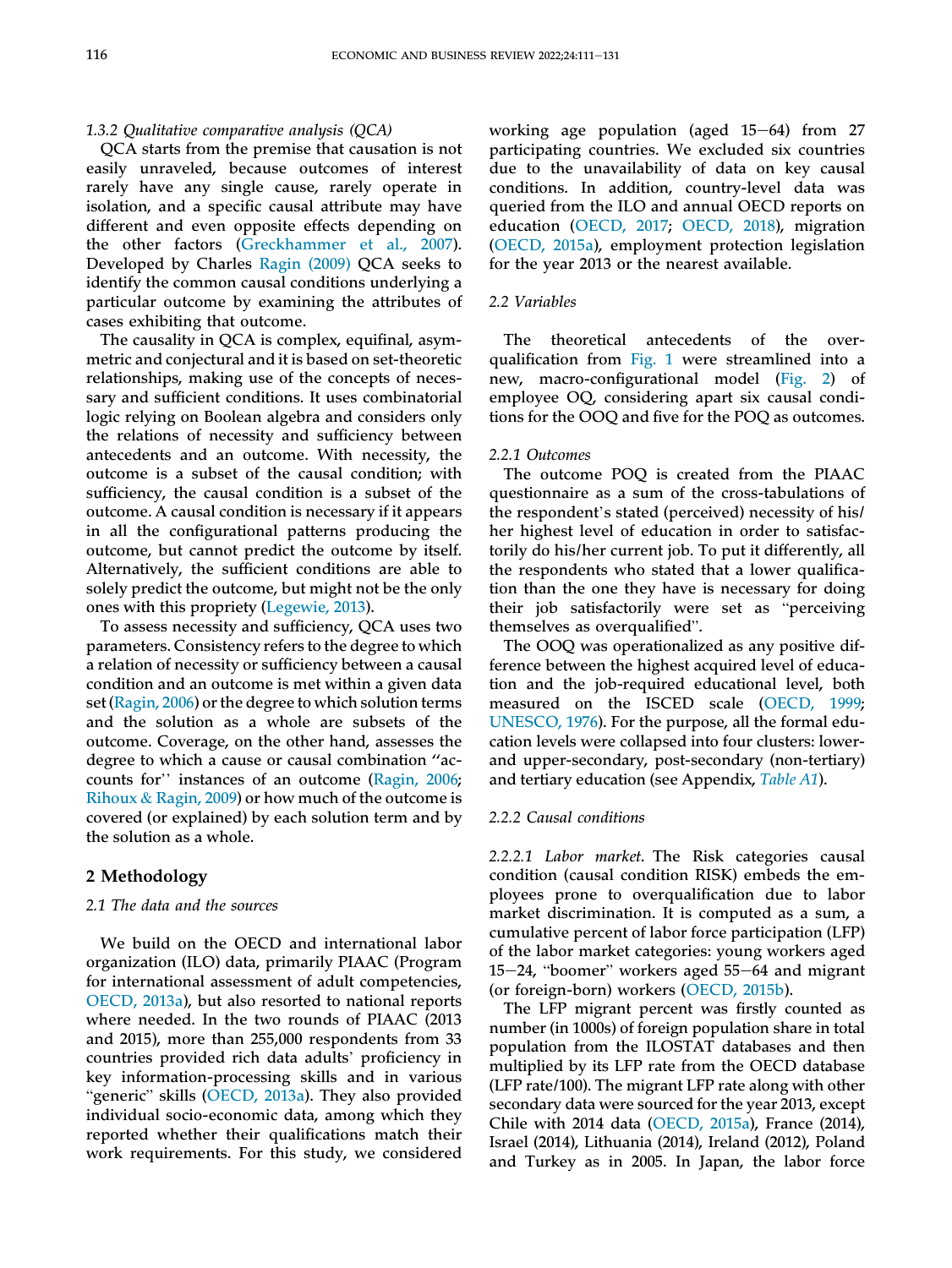<span id="page-7-0"></span>

Fig. 2. Macro-configurational model on overqualification antecedents. Source: own work. Note: Legend: VOCA = country's education system is vocational; DYNA = workforce turnover between industrial and services sectors;  $RGTY =$  Rigid employment protection legislature; vocanonai; DTNA = workforce utmover between maustrial and services sectors; KGTT = Kigla employment protection legislature;<br>TERT = augmentation of tertiary educated workers on the labor market; RISK = labor force participa

participation rate of foreign population was not known, so their LFP is calculated from the aged  $15-64$ working population overall LFP rate in the country.

Next, the OECD publishes an Employment protection legislation (EPL) index that categorizes countries as rigid or flexible in terms of measures against individual or collective dismissal ([OECD,](#page-17-8) [2013b\)](#page-17-8). This Rigidness of employment protection legislation (RGTY) considers the rigidity against individual dismissal of permanent and temporary workers, with accenting rigidity against temporary employment or collective dismissal, again for the year 2013. The exceptions years are for Slovenia (2014), Great Britain (2014) and Lithuania (2015).

The Dynamism (causal condition DYNA) or workforce turnover from industry to services sector between 2007 (the Economic crisis debut) and 2013 (the crisis end), is the next causal condition. In a general pattern, besides Turkey, during the Crisis, all other countries from the sample had a decline in industry employment and an augmentation in services employment. For Estonia, the data for the constituting causal condition are taken for 2012 and as for Lithuania, the data are drawn from The World bank database.

2.2.2.2 Education. Two causal conditions were created for education. The first one is the rising labor force participation rate as LFP of tertiary educated population entering the labor market for the period  $2007-2013$  [\(OECD, 2018\)](#page-17-34) (TERT). The second causal condition is the vocational or general nature of a country's educational system (VOCA). However, as the definition of vocational education differs across countries, the [Hanushek et al. \(2016\)](#page-16-30) approach was implemented. If a country's educational system has a score of at least 50 in vocational EAG scores ([OECD, 2017](#page-17-33)) or if it's apprenticeship programs score was substantively high (like for EAG SCOPES (OECD, 2017) OF IT It s apprenuceship<br>programs score was substantively high (like for<br>Germany and Denmark), the country's education programs score was substantively high (like for<br>Germany and Denmark), the country's education<br>system was designated as "vocational". Also, the OOQ was used as a causal condition for the POQ. The causal conditions DYNA and VOCA were used solely in the configurations for the OOQ.

2.2.2.3 Culture. The culture itself is a candidate for the precursors of overqualification levels and types; here is the emphasized masculinity versus femininity index (MAS) or the aggregated emotional implications of being born as a girl or boy [\(Schooler](#page-17-39) & [Hofstede, 1983\)](#page-17-39). It is the index of a country's preference for performance, heroism, assertiveness and material rewards for success rather than cooperation, modesty, caring for the weak and quality of life.

It is primarily concerned with gender differences in the propensity to over-qualify, the trade-off between human and social capital/benefits or discrimination against older people and migrants in the labor market. Reference is also made to the personal psychological contract when faced with work or the search for a job for which one is overqualified. MAS also includes the trade-off between personal costs and benefits, or individual work preferences embedded in quality perceptions.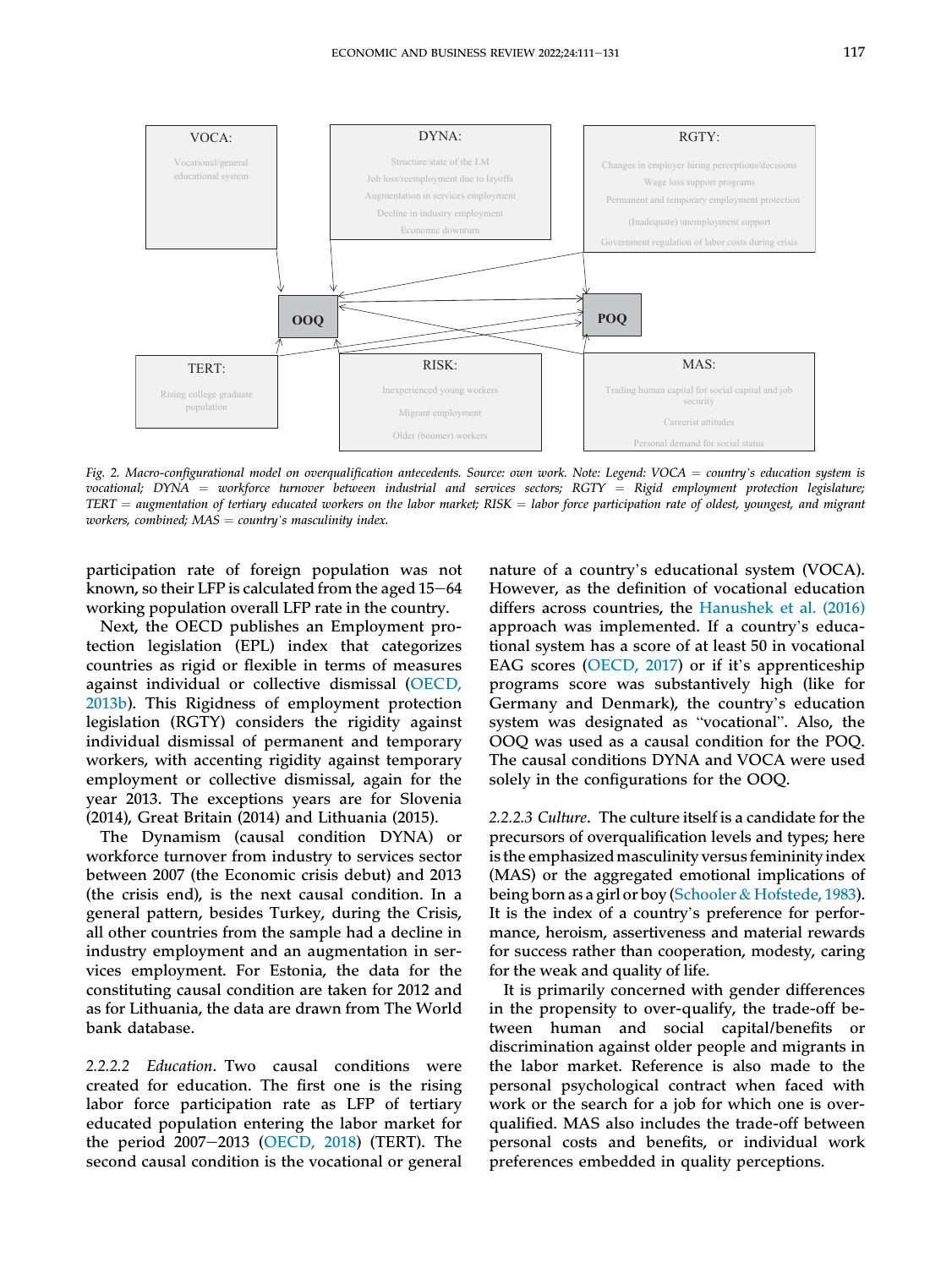| <b>COUNTRY</b>       | 000    | POO    | <b>RISK</b> | <b>RGTY</b> | <b>DYNA</b> | <b>VOCA</b> | <b>TERT</b> | <b>MAS</b> |
|----------------------|--------|--------|-------------|-------------|-------------|-------------|-------------|------------|
| <b>AUT</b>           | 20.979 | 16.502 | 31.729      | 2.369       | 7.511       | 70          | 4.65        | 79         |
| BEL                  | 15.798 | 23.514 | 24.276      | 1.892       | 7.062       | 60          | 3.44        | 54         |
| CAN                  | 26.841 | 21.061 | 44.643      | 0.920       | 5.958       | 8           | 4.79        | 52         |
| CHI                  | 16.345 | 15.794 | 15.657      | 2.626       | 21.447      | 29          | 3.97        | 28         |
| <b>CZE</b>           | 20.623 | 25.686 | 13.038      | 2.924       | 5.959       | 73          | 6.73        | 57         |
| <b>DNK</b>           | 18.386 | 15.455 | 25.371      | 2.198       | 5.550       | 50          | 4.53        | 16         |
| <b>EST</b>           | 26.507 | 17.290 | 37.079      | 1.809       | 6.600       | 36          | 4.20        | 30         |
| <b>FIN</b>           | 16.762 | 23.874 | 17.823      | 2.166       | 5.454       | 71          | 4.19        | 26         |
| <b>FRA</b>           | 31.330 | 24.256 | 19.208      | 2.384       | 4.997       | 41          | 5.46        | 43         |
| <b>GBR</b>           | 25.733 | 26.855 | 24.296      | 1.095       | 8.361       | 40          | 6.36        | 66         |
| <b>GER</b>           | 23.165 | 21.808 | 24.513      | 2.678       | 6.822       | 51          | 4.17        | 66         |
| <b>GRE</b>           | 20.954 | 15.548 | 19.109      | 2.119       | 22.177      | 30          | 4.53        | 57         |
| <b>IRL</b>           | 27.172 | 20.554 | 30.680      | 1.396       | 11.787      | 27          | 9.08        | 68         |
| ISR                  | 32.489 | 19.304 | 62.313      | 2.035       | 28.262      | 41          | 3.83        | 47         |
| <b>ITA</b>           | 13.265 | 15.852 | 19.923      | 2.678       | 6.219       | 56          | 2.71        | 70         |
| JPN                  | 31.069 | 22.301 | 10.198      | 1.369       | 3.718       | 23          | 6.29        | 95         |
| <b>KOR</b>           | 21.221 | 28.176 | 8.822       | 2.369       | 7.965       | 18          | 8.50        | 39         |
| LTU                  | 26.473 | 23.933 | 10.337      | 2.448       | 35.040      | 27          | 6.27        | 19         |
| <b>NDL</b>           | 14.848 | 15.448 | 21.935      | 2.821       | 6.300       | 69          | 3.07        | 14         |
| <b>NZL</b>           | 33.823 | 28.626 | 53.456      | 1.392       | 5.949       | 32          | 4.80        | 58         |
| <b>NOR</b>           | 19.756 | 18.466 | 27.875      | 2.333       | 6.844       | 50          | 5.57        | 8          |
| POL                  | 16.370 | 26.856 | 10.026      | 2.230       | 4.845       | 50          | 7.07        | 64         |
| <b>SVK</b>           | 18.034 | 21.173 | 8.656       | 1.841       | 7.694       | 69          | 5.44        | 100        |
| <b>SVN</b>           | 11.752 | 14.188 | 16.356      | 2.603       | 6.882       | 67          | 5.65        | 19         |
| <b>SPA</b>           | 21.741 | 17.792 | 27.548      | 2.047       | 16.055      | 35          | 4.46        | 42         |
| <b>SWE</b>           | 18.741 | 23.466 | 22.336      | 2.607       | 7.351       | 38          | 5.71        | 5          |
| <b>TUR</b>           | 11.587 | 13.100 | 15.934      | 2.309       | 18.151      | 49          | 4.62        | 45         |
| mean                 | 21.547 | 20.625 | 23.820      | 2.068       | 10.406      | 44.815      | 5.188       | 46.926     |
| <b>QCA</b> threshold | 21.698 | 20.625 | 23.820      | 2.044       | 10.406      | $\geq 50$   | 5.188       | 50.166     |

<span id="page-8-0"></span>Table 1. Descriptive overview of the dataset.

Note:  $*$  Legend: VOCA = country's education system is vocational; DYNA = workforce turnover between industrial and services sectors; Note. Eegend. VOCA – country's education system is vocational, DTNA – workforce turnover between industrial and services sectors,<br>RGTY = Rigid EPL; TERT = augmentation of tertiary educated workers on the labor market; RISK

OOQ, POQ, RISK, DYNA and TERT are expressed as a percentage, RGTY, VOCA and MAS are index numbers. Source: Own work.

#### 2.3 The procedure and analysis

The purpose of crisp-set QCA (hereafter csQCA) was to identify the necessary or sufficient subset conditions between our data set and the attributes relying on the theoretical background of the overconditions between our data set and the attributes<br>relying on the theoretical background of the over-<br>qualification antecedents. All the causal conditions' values were dummy-coded or dichotomized upon a conservative threshold value (mainly an OECD average was used, see [Table 1](#page-8-0)) or upon the mean values of the data set for the causal condition we have created.

The causal condition with values below the set QCA threshold value were coded as "0" (or in Boolean logic as "missing", "not member" of a configuration), and those with values above the threshold value were coded as "1". The result is the "truth table" ([Table 2\)](#page-9-0), in which 15 countries had high POQ (low POQ was referred to as  $\sim$  POQ), while 11 countries had high OOQ (low OOQ was referred to as  $\sim$  OOQ). Once the causal conditions were entered, the data were analyzed as a crisp-set

(cs) QCA [\(Ragin, 2009](#page-17-31)). There, in a three stage process of csQCA, the first step considered the causal conditions (macro factors) for the both outcomes OOQ and POQ to be present or absent. The threshold for the factors to be included into the analysis is a coverage benchmark of  $\geq 0.5$  and a consistency benchmark of  $\geq$ 0.9 ([Ragin, 2006\)](#page-17-9).

In a second stage, as the csQCA software generally assesses relations of sufficiency, it unveils necessity relations in very peculiar circumstances. Furthermore, for all the outcomes (OOQ, ~OOQ, POQ and ~POQ) there exist "remainder" and "contradictory" rows (Appendix, Tables  $A2 - A5.1$ ), which signal that the respective truth tables are not fully specified. Therefore, not all the causal conditions are to be designated in QCA as "necessary" and a necessity analysis is by rule the first one to be manned [\(Schneider](#page-17-40) & [Wagemann, 2010\)](#page-17-40). In result, it was established that solely  $\sim$  VOCA is the necessary condition for high OOQ (~VOCA  $\leftarrow$  OOQ, [Table 3\)](#page-9-1).

In a third stage, csQCA performs a truth table and counterfactual analyses and then selects the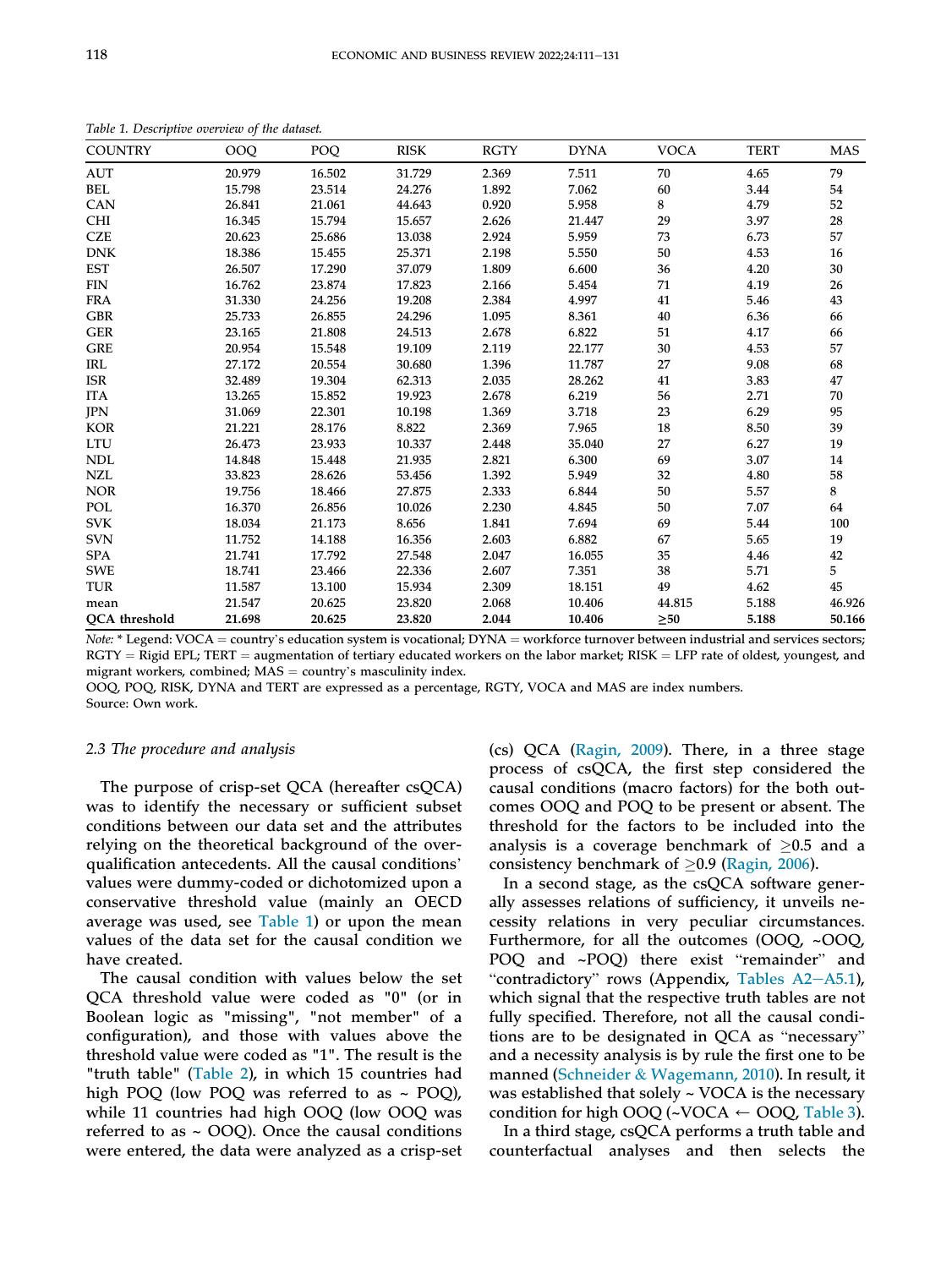| <b>COUNTRY</b>                     | OOQ          | POQ      | $\ensuremath{\text{RISK}}$ | $\operatorname{RGTY}$ | $\mathbf{D}\mathbf{Y}\mathbf{N}\mathbf{A}$ | $\rm VOCA$   | <b>TERT</b> | MAS |
|------------------------------------|--------------|----------|----------------------------|-----------------------|--------------------------------------------|--------------|-------------|-----|
| $\mathbf{A}\mathbf{U}\mathbf{T}$   | $\mathbf{0}$ | $\theta$ | $\mathbf{1}$               | $\mathbf{1}$          | $\bf{0}$                                   | $\mathbf{1}$ | $\bf{0}$    | 1   |
| BEL                                |              |          |                            |                       | n                                          |              |             |     |
| ${\rm CAN}$                        |              |          |                            |                       |                                            |              |             |     |
| $\mathop{\rm CHI}\nolimits$        |              |          |                            |                       |                                            |              |             |     |
| ${\rm CZE}$                        |              |          |                            |                       |                                            |              |             |     |
| ${\rm DNK}$                        |              |          |                            |                       |                                            |              |             |     |
| <b>EST</b>                         |              |          |                            |                       |                                            |              |             |     |
| ${\rm FIN}$                        |              |          |                            |                       |                                            |              |             |     |
| FRA                                |              |          |                            |                       |                                            |              |             |     |
| ${\sf GBR}$                        |              |          |                            |                       |                                            |              |             |     |
| ${\tt GER}$                        |              |          |                            |                       |                                            |              |             |     |
| ${\sf GRE}$                        |              |          |                            |                       |                                            |              |             |     |
| $\ensuremath{\mathsf{IRL}}\xspace$ |              |          |                            |                       |                                            |              |             |     |
| $_{\rm ISR}$                       |              |          |                            |                       |                                            |              |             |     |
| <b>ITA</b>                         |              |          |                            |                       |                                            |              |             |     |
| $\rm JPN$                          |              |          |                            |                       |                                            |              |             |     |
| $\rm KOR$                          |              |          |                            |                       |                                            |              |             |     |
| ${\rm L} {\rm T} {\rm U}$          |              |          |                            |                       |                                            |              |             |     |
| $\ensuremath{\mathsf{NDL}}$        |              |          |                            |                       |                                            |              |             |     |
| $\sf NZL$                          |              |          |                            |                       |                                            |              |             |     |
| $\rm{NOR}$                         |              |          |                            |                       |                                            |              |             |     |
| $\operatorname{POL}$               |              |          |                            |                       |                                            |              |             |     |
| ${\rm SVK}$                        |              |          |                            |                       |                                            |              |             |     |
| $\mathbf{S}\mathbf{V}\mathbf{N}$   |              |          |                            |                       |                                            |              |             |     |
| $\rm SPA$                          |              |          |                            |                       |                                            |              |             |     |
| ${\sf SWE}$                        |              |          |                            |                       |                                            |              |             |     |
| $\ensuremath{\mathsf{TUR}}$        |              | 0        |                            |                       |                                            |              | 0           |     |

<span id="page-9-0"></span>Table 2. Overview of the csQCA truth table.

<span id="page-9-1"></span>Table 3. Necessity relationship analysis.

| Causal condition | Outcome     |          |             |          |             |                 |             |            |  |
|------------------|-------------|----------|-------------|----------|-------------|-----------------|-------------|------------|--|
|                  | OOQ.        |          | $\sim$ 000  |          |             | PO <sub>O</sub> |             | $\sim$ POO |  |
|                  | consistency | coverage | consistency | coverage | consistency | coverage        | consistency | coverage   |  |
| OOQ.             |             |          |             |          | 0.533333    | 0.727273        | 0.250000    | 0.272727   |  |
| $\sim$ 000       |             |          |             |          | 0.466667    | 0.437500        | 0.750000    | 0.562500   |  |
| TERT             | 0.454545    | 0.416667 | 0.437500    | 0.583333 | 0.666667    | 0.833333        | 0.166667    | 0.166667   |  |
| $\sim$ TERT      | 0.545455    | 0.400000 | 0.562500    | 0.600000 | 0.333333    | 0.333333        | 0.833333    | 0.66666    |  |
| <b>RISK</b>      | 0.727273    | 0.666667 | 0.250000    | 0.333333 | 0.400000    | 0.500000        | 0.500000    | 0.500000   |  |
| $\sim$ RISK      | 0.272727    | 0.200000 | 0.750000    | 0.800000 | 0.600000    | 0.600000        | 0.500000    | 0.400000   |  |
| <b>RGTY</b>      | 0.363636    | 0.222222 | 0.875000    | 0.777778 | 0.533333    | 0.444444        | 0.833333    | 0.555556   |  |
| ~ RGTY           | 0.636364    | 0.777778 | 0.125000    | 0.222222 | 0.466667    | 0.777778        | 0.166667    | 0.222222   |  |
| MAS              | 0.545455    | 0.461538 | 0.437500    | 0.538462 | 0.666667    | 0.769231        | 0.250000    | 0.230769   |  |
| $~\sim$ MAS      | 0.454545    | 0.357143 | 0.562500    | 0.642857 | 0.333333    | 0.357143        | 0.750000    | 0.642857   |  |
| <b>DYNA</b>      | 0.363636    | 0.571429 | 0.187500    | 0.428571 |             |                 |             |            |  |
| $\sim$ DYNA      | 0.636364    | 0.350000 | 0.812500    | 0.650000 |             |                 |             |            |  |
| <b>VOCA</b>      | 0.090909    | 0.083333 | 0.687500    | 0.916667 |             |                 |             |            |  |
| $\sim$ VOCA      | 0.909091    | 0.666667 | 0.312500    | 0.333333 |             |                 |             |            |  |

smallest number of combinations that will cover all the positive instances of the outcome (Boolean "minimization). This minimization provided certain primitive expressions" leading to a final configuration-patterns that explain OOQ and POQ. During minimization, however, discrepancies arose between the primitive expressions of a final solutionconfiguration. For this reason, by relying on the extant literature, the causal conditions were set both coninguration. For this reason, by relying on the<br>extant literature, the causal conditions were set both<br>as "present" and absent for the POQ/~POQ as extant inerature, the causal conditions were set both<br>as "present" and absent for the POQ/~POQ as<br>outcomes. This was done in order to isolate "prime as present and absent for the POQ/~POQ as<br>outcomes. This was done in order to isolate "prime<br>implicants" that are logically redundant. As for the high OOQ, we inputted only the causal condition VOCA to be absent.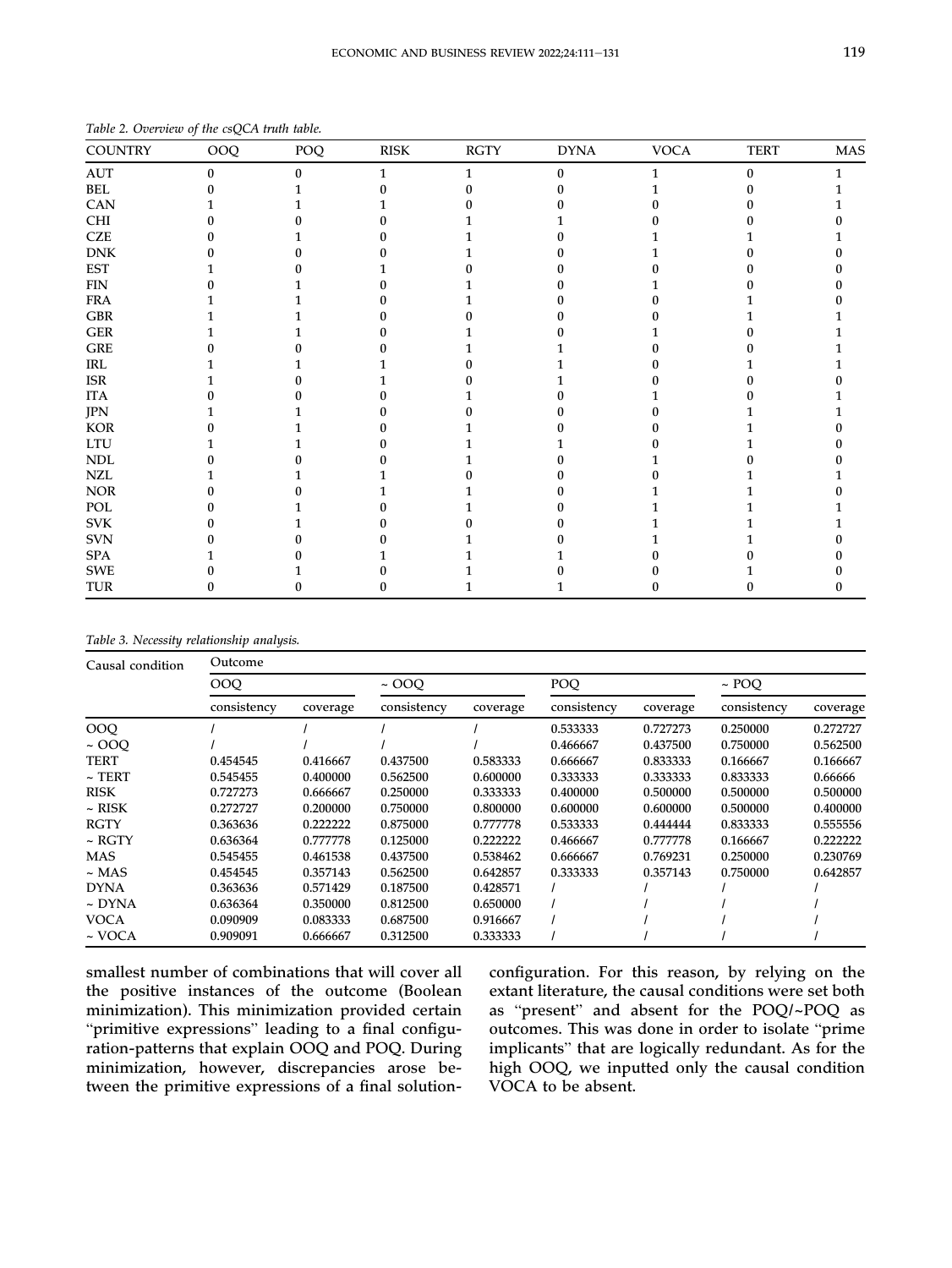| Causal                                                           | High objective overqualification | Low objective overqualification |                                   |              |                  |              |              |              |  |  |
|------------------------------------------------------------------|----------------------------------|---------------------------------|-----------------------------------|--------------|------------------|--------------|--------------|--------------|--|--|
| conditions                                                       | (OOQ)                            |                                 |                                   |              | $({\sim} 000)$ * |              |              |              |  |  |
|                                                                  | $\rm{a}$                         | b                               | $\rm{c}$                          | a            | b                | $\mathbf{C}$ | d            | $\mathbf e$  |  |  |
| risk categories                                                  | П                                |                                 |                                   |              |                  | $\Box$       | П            | $\Box$       |  |  |
| rigidity                                                         |                                  | $\Box$                          | П                                 | П            |                  | п            | $\Box$       | п            |  |  |
| dynamism                                                         |                                  |                                 | H                                 |              |                  | $\circ$      |              |              |  |  |
| vocational<br>education                                          | $\Box$                           | $\Box$                          | $\Box$                            |              | П                | п            | П            | $\Box$       |  |  |
| tertiary education<br>LFP                                        |                                  | H                               | П                                 |              | П                |              |              | $\Box$       |  |  |
| masculinity                                                      |                                  |                                 | $\circ$                           | $\Box$       | П                |              | П            |              |  |  |
| raw coverage                                                     | 0.636364                         | 0.272727                        | 0.090909                          | 0.3125       | 0.1875           | 0.375        | 0.0625       | 0.1875       |  |  |
| unique coverage                                                  | 0.454545                         | 0.090909                        | 0.090909                          | 0.125        | 0.0625           | 0.0625       | 0.0625       | 0.1875       |  |  |
| consistency                                                      | $\mathbf{1}$                     | 1                               | 1                                 | $\mathbf{1}$ | $\mathbf{1}$     | $\mathbf{1}$ | $\mathbf{1}$ | $\mathbf{1}$ |  |  |
| solution<br>coverage                                             |                                  | 0.818182                        |                                   |              |                  | 0.8125       |              |              |  |  |
| solution<br>consistency                                          | 1<br>$\mathbf{1}$                |                                 |                                   |              |                  |              |              |              |  |  |
| Core condition present                                           |                                  |                                 | • Complementary condition present |              |                  |              |              |              |  |  |
| $\Box$ Core condition absent<br>o Complementary condition absent |                                  |                                 |                                   |              |                  |              |              |              |  |  |

<span id="page-10-1"></span>Table 4. Configurations for OOQ.

\* The "~" sign denotes a negated, absent causal condition or a causal condition having a value lower than its threshold in csOCA.

Finally, csQCA presents three<sup>[1](#page-10-0)</sup> solutions to each Finally, csQCA presents three<sup>1</sup> solutions to each truth table analysis: "complex" solution (Appendix, Finany, csQCA presents three solutions to each<br>truth table analysis: "complex" solution (Appendix,<br>[Tables A2](#page-19-0)–[A5.1\)](#page-19-0), a "parsimonious" solution and an ruth table analysis: complex solution (Appendix,<br>
Tables A2–A5.1), a "parsimonious" solution and an<br>intermediate" solution. The latter was used for dealing with logical remainders and for interpreting the resulting configurations patterns.

All causal conditions appearing in both the parsimonious and intermediate solutions were designated as "core" conditions, whereas the causal conditions appearing only in intermediate solutions are "complementary" conditions ([Ragin, 2009](#page-17-31)). The conditions appearing in all the configurations leading to the same outcome were designated as necessary conditions.

#### 3 Results

The configurational patterns ([Table 4](#page-10-1)) for the high OOQ and low OOQ (~OOQ) relied on configurations which cover 9 of the OOQ countries and 13 of the low (~) OOQ countries. These respective configurations (~) OOQ countries. These respective comigurations<br>relied incorporated 3 and 5 configuration patterns<br>respectively (named "a" to "c" and "a" to "e"), which are showed in detail in [Tables 5 and 6.](#page-11-0)

The high OOQ at the country level is coherently explained by three configuration patterns (a, b and c, [Table 4.](#page-10-1) This illustrates equifinality as a feature of QCA when multiple configurations (patterns) lead to the same result. Among them, configuration

<span id="page-10-0"></span><sup>&</sup>lt;sup>1</sup> The "complex" solution avoids using any rows without cases  $-$  "remainders" (counterfactual cases were eliminated upon our own input), a "parsimonious" solution, uses only the remainders that will yield simpler (or fewer) patterns and an "intermediate" solution, which uses only the remainders that survive counterfactual analysis ([Legewie, 2013](#page-17-32)).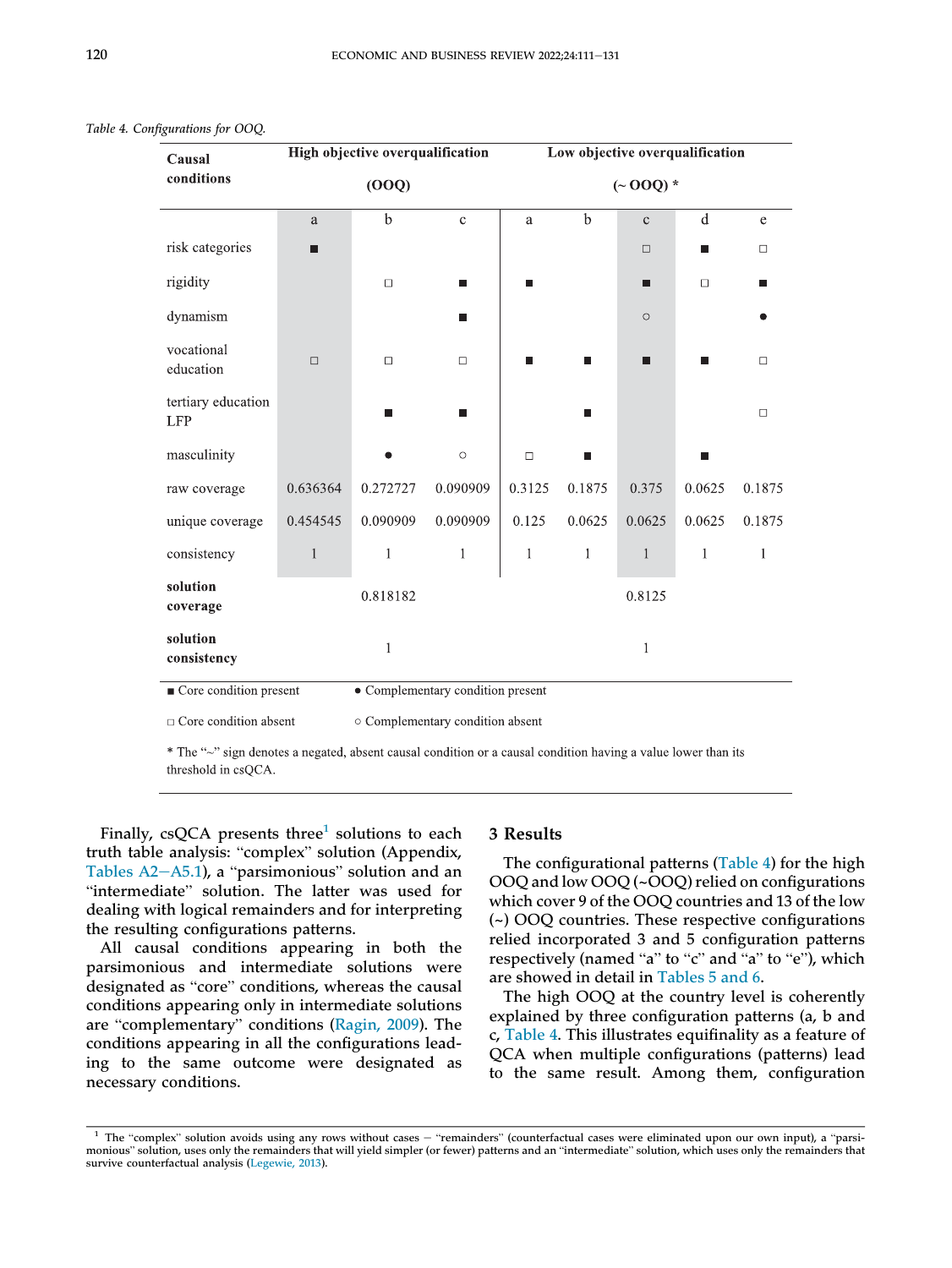<span id="page-11-0"></span>

|  |  |  | Table 5. Configurations for high OOQ. |  |  |
|--|--|--|---------------------------------------|--|--|
|--|--|--|---------------------------------------|--|--|

| Model: $OOO = f(RISK, RGTY, DYNA, VOCA, TERT, MAS)$                                                             |
|-----------------------------------------------------------------------------------------------------------------|
| INTERMEDIATE SOLUTION: frequency cutoff: 1.0000 consistency cutoff: 1.0000                                      |
| Assumptions: RISK (present) RGTY (present) DYNA (present) ~VOCA (absent) TERT (present)                         |
| $RISK^* \sim VOCA + \sim RGTY^* \sim VOCA^*TERT^*MAS + RGTY^*DYNA^* \sim VOCA^*TERT^* \sim MAS \rightarrow OOO$ |

|                                                                                     | Raw<br>coverage | Unique<br>coverage | Consistency | Cases with greater than<br>0.5 membership in term |
|-------------------------------------------------------------------------------------|-----------------|--------------------|-------------|---------------------------------------------------|
| RISK*~VOCA                                                                          | 0.636364        | 0.454545           |             | CAN, EST, GBR, IRL,<br>ISR, NZL, SPA              |
| ~RGTY*~VOCA*TERT*MAS                                                                | 0.272727        | 0.090909           |             | GBR, IRL, IPN                                     |
| RGTY*DYNA*~VOCA*TERT*~MAS<br>solution coverage: 0.818182<br>solution consistency: 1 | 0.090909        | 0.090909           |             | LTU                                               |

pattern "a" ([Table 5](#page-11-0)) has the highest raw/unique coverage and covers five countries and designates the high OOQ as occurring in countries with high LFP of risk categories and non-vocational education systems.

The ~ OOQ at the country level is explained by five configuration patterns  $(a-e, Table 4)$  $(a-e, Table 4)$  $(a-e, Table 4)$ . Among these equifinal patterns, the configuration pattern "c" ([Table 6\)](#page-11-1) has the highest raw/unique coverage and covers seven country relationships and denotes the low OOQ to occur in countries with low risk categories LFP, low dynamism of intersectoral workforce turnover, rigid EPL and vocational education system.

As for the POQ, the configurational patterns [\(Table 7](#page-12-0)) relied on configurations which cover 11 of the high POQ countries and 8 of the low (~) POQ countries. These configurations incorporated 4 and 3 configuration patters respectively (a to c and  $a-e$ ), which are shown in detail in [Tables 7 and 8](#page-12-0) Before proceeding to the standard QCA analyses, prime implicants emerged for the high POQ, according to which a decision in the prime implicants chart was made (Appendix, [Table](#page-21-0) A6).

The high POQ is explained by four configuration patterns  $(a-d, Table 7)$  $(a-d, Table 7)$  $(a-d, Table 7)$ . Among them, the configuration pattern "a" [\(Table 8](#page-12-1)) has the highest raw/unique coverage value and covers seven countries by designating for the high POQ to occur in countries having high augmentation of LFP of tertiary educated workers and strong masculinity index.

The ~ POQ is explained by three configuration The  $\approx$  POQ is explained by three comiguration<br>patterns (a-c, [Table 7](#page-12-0)). Among them, the configu-<br>ration pattern "c" [\(Table 9](#page-13-0)) has the highest fit parameter values and covers three countries by designating for the low POQ to occur in countries having low share of overeducated employees, rigid EPL, low augmentation of LFP of tertiary educated workers and strong masculinity index.

From this section, it is evident that the resulting QCA configurations made a distinction on OQ configurations of antecedents in three ways: between high and low OOQ and POQ, on a country level and between countries.

#### 4 Discussion

In this paper, we aimed to identify configurational patterns composed of macro factors that lead to the occurrence of employee overqualification at the country level. Our study was based on a macro factorial, contextual and set-theoretic approach in

<span id="page-11-1"></span>Table 6. Configurations for low OOQ.

Model:  $\sim$  OOO $^*$  = f (RISK, RGTY, DYNA, VOCA, TERT, MAS)

INTERMEDIATE SOLUTION: frequency cutoff: 1.000000 consistency cutoff: 1.000000

Assumptions: TERT (present) ~VOCA (absent) DYNA (present) RGTY (present) RISK (present)

RGTY\*VOCA\*~MAS + VOCA\*TERT\*MAS + ~RISK\*RGTY\*~DYNA\*VOCA + RISK\*~RGTY\*VOCA\*MAS + ~RISK\*RGTY\*

 $DYNA^*~VOCA^*~TERT \rightarrow ~$ 

|                                                                                            | Raw<br>coverage | Unique<br>coverage | Consistency | Cases with greater than<br>0.5 membership in term |
|--------------------------------------------------------------------------------------------|-----------------|--------------------|-------------|---------------------------------------------------|
| RGTY*VOCA*~MAS                                                                             | 0.3125          | 0.125              |             | DNK, FIN, NDL, NOR,<br><b>SVN</b>                 |
| <b>VOCA*TERT*MAS</b>                                                                       | 0.1875          | 0.0625             |             | CZE, POL, SVK                                     |
| ~RISK*RGTY*~DYNA*VOCA                                                                      | 0.375           | 0.0625             |             | <b>CZE</b><br>FIN, ITA, NDL,<br>POL, SVN          |
| RISK*~RGTY*VOCA*MAS                                                                        | 0.0625          | 0.0625             |             | BEL                                               |
| ~RISK*RGTY*DYNA*~VOCA*~TERT<br>solution coverage: 0.8125<br>solution consistency: 1.000000 | 0.1875          | 0.1875             |             | CHI, GRE, TUR                                     |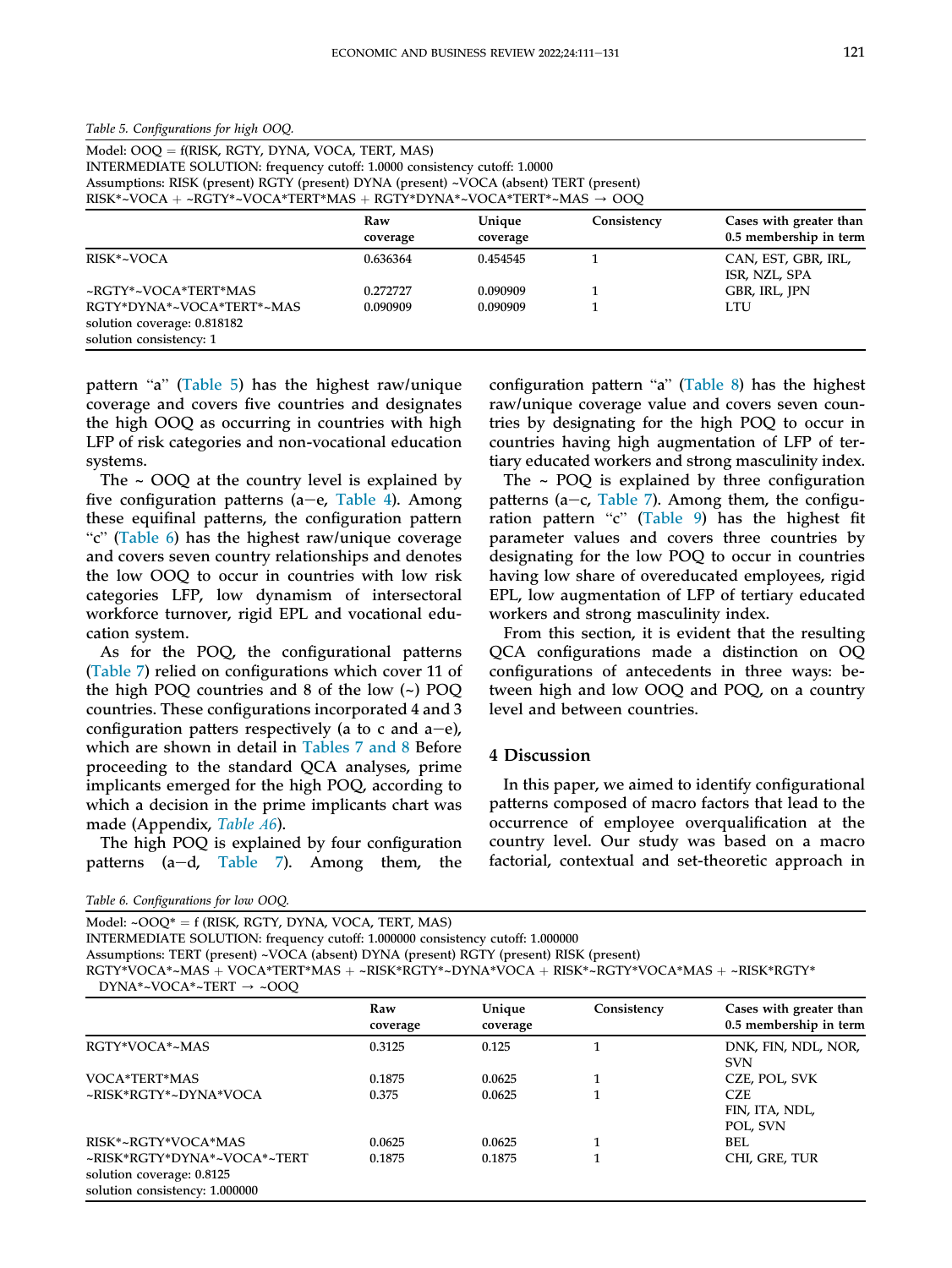| <b>Causal conditions</b>              |                                  | High perceived overqualification  | Low perceived<br>overqualification |              |              |                  |             |
|---------------------------------------|----------------------------------|-----------------------------------|------------------------------------|--------------|--------------|------------------|-------------|
|                                       |                                  |                                   | (POQ)                              |              |              |                  |             |
|                                       |                                  |                                   |                                    |              |              | $({\sim}~POQ)^*$ |             |
|                                       | a                                | b                                 | $\mathbf{c}$                       | $\mathbf d$  | a            | $\mathbf b$      | $\mathbf c$ |
| objective<br>overqualification        |                                  |                                   |                                    |              | $\Box$       |                  |             |
| rigidity                              |                                  | $\Box$                            |                                    |              |              |                  | ш           |
| tertiary education<br><b>LFP</b>      | П                                |                                   |                                    |              |              |                  | $\Box$      |
| risk categories                       |                                  |                                   |                                    |              |              | П                |             |
| masculinity                           | П                                | П                                 |                                    | п            | $\Box$       | $\Box$           | П           |
| raw coverage                          | 0.4                              | 0.333333                          | 0.133333                           | 0.333333     | 0.25         | 0.25             | 0.25        |
| unique coverage                       | 0.266667                         | 0.0666667                         | 0.133333                           | 0.0666667    | 0.166667     | 0.166667         | 0.25        |
| consistency                           | 1                                | $\mathbf{1}$                      | $\mathbf{1}$                       | $\mathbf{1}$ | 1            | 1                | 1           |
| solution coverage                     |                                  |                                   | 0.8                                |              | 0.666667     |                  |             |
| solution consistency                  |                                  |                                   | $\mathbf{1}$                       |              | $\mathbf{1}$ |                  |             |
| $\blacksquare$ Core condition present |                                  | • Complementary condition present |                                    |              |              |                  |             |
| □ Core condition absent               | ○ Complementary condition absent |                                   |                                    |              |              |                  |             |

<span id="page-12-0"></span>Table 7. Configurations for perceived overqualification (POQ).

\* The "~" sign denotes a negated, absent causal condition or a causal condition having a value lower than its threshold in csOCA.

consideration of the sparse existing literature on country-level employee overqualification. Using configurational logic and QCA procedures, we showed how antecedents embedded in the labor market, education, and culture act as causal conditions that explain the occurrence and absence of overqualification, both objectively and as perceived by employees.

Considering the configurational patterns leading to high OOQ, we observed that it is specific for the countries with general educational systems. This causal condition appears in all the configurations and in all the solutions (complex, intermediary, parsimonious), and it was also confirmed during the initial necessity analysis. Hence, a first key proposition from of our research is that non-vocational or

<span id="page-12-1"></span>Table 8. Configurations for high POQ.

| Model: $POO = f$ (MAS, TERT, RGTY, RISK, OOO)<br>INTERMEDIATE SOLUTION: frequency cutoff: 1 consistency cutoff: 1<br>Assumptions: OOQ (present) RISK (present) RGTY (present) TERT (present)<br>TERT*MAS + RISK*~RGTY*MAS + OOQ*RGTY*TERT + OOQ*RISK*MAS $\rightarrow$ POQ |              |                 |             |                                                |  |  |  |  |
|----------------------------------------------------------------------------------------------------------------------------------------------------------------------------------------------------------------------------------------------------------------------------|--------------|-----------------|-------------|------------------------------------------------|--|--|--|--|
| Causal conditions                                                                                                                                                                                                                                                          | Raw coverage | Unique coverage | Consistency | Cases with greater than 0.5 membership in term |  |  |  |  |
| <b>TERT*MAS</b>                                                                                                                                                                                                                                                            | 0.4          | 0.266667        |             | CZE, GBR, IRL, IPN, POL, SVK                   |  |  |  |  |
| RISK*~RGTY*MAS                                                                                                                                                                                                                                                             | 0.333333     | 0.0666667       |             | BEL, CAN, GBR, IRL, NZL                        |  |  |  |  |
| OOO*RGTY*TERT                                                                                                                                                                                                                                                              | 0.1333333    | 0.133333        |             | FRA, LTU,                                      |  |  |  |  |
| OOO*RISK*MAS                                                                                                                                                                                                                                                               | 0.333333     | 0.0666667       |             | CAN, GBR, GER, IRL, NZL                        |  |  |  |  |
| solution coverage: 0.8<br>solution consistency: 1                                                                                                                                                                                                                          |              |                 |             |                                                |  |  |  |  |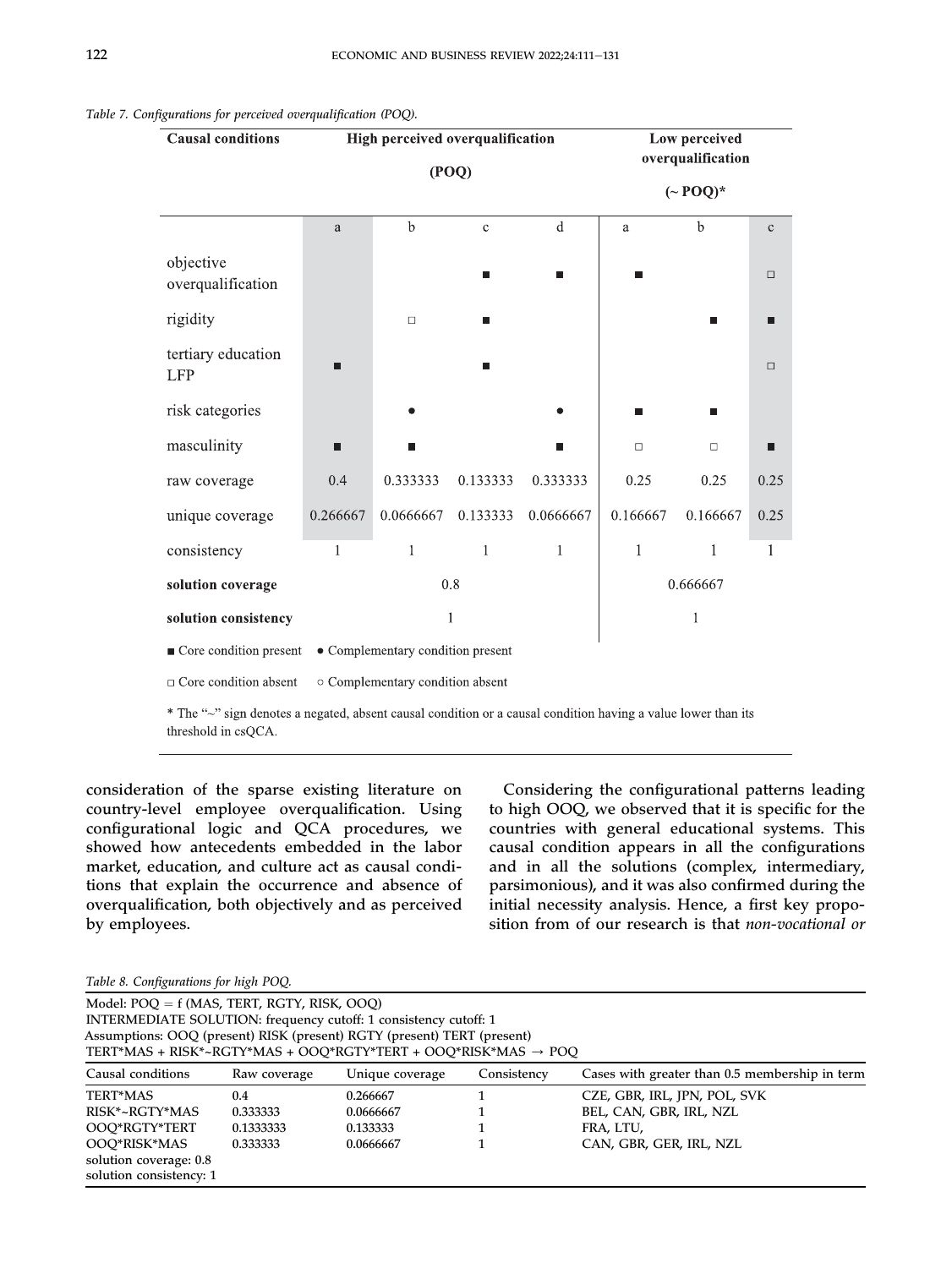<span id="page-13-0"></span>

|  |  | Table 9. Configurations for low POQ. |  |  |
|--|--|--------------------------------------|--|--|
|--|--|--------------------------------------|--|--|

Model: ~POQ = f (OOQ, RISK, RGTY, TERT, MAS) COMPLEX SOLUTION: frequency cutoff: 1 consistency cutoff: 1

|                             | Raw coverage | Unique coverage | Consistency | Cases with greater than<br>0.5 membership in term |
|-----------------------------|--------------|-----------------|-------------|---------------------------------------------------|
| OOO*RISK*~MAS               | 0.25         | 0.166667        |             | EST, ISR, SPA                                     |
| RISK*RGTY*~MAS              | 0.25         | 0.166667        |             | DNK, NOR, SPA                                     |
| ~OOQ*RGTY*~TERT*MAS         | 0.25         | 0.25            |             | AUT, GRE, ITA                                     |
| solution coverage: 0.666667 |              |                 |             |                                                   |
| solution consistency: 1     |              |                 |             |                                                   |

<span id="page-13-1"></span>Table 10. Cross-country overview of objective and perceived overqualification.

|                                |     | Objective overqualification                                                                                                          |                                                                                      |  |  |  |  |  |  |  |
|--------------------------------|-----|--------------------------------------------------------------------------------------------------------------------------------------|--------------------------------------------------------------------------------------|--|--|--|--|--|--|--|
|                                |     | High                                                                                                                                 | Low                                                                                  |  |  |  |  |  |  |  |
| Perceived<br>overqualification |     | High CAN, GBR, IRL, JPN, LTU, NZL<br>$(RISK*-VOCA*MAS + RISK*-VOCA*-RGTY*MAS +$                                                      | CZE, POL, SVK                                                                        |  |  |  |  |  |  |  |
|                                |     | RGTY*~VOCA*OOO*RGTY*TERT + RISK*~VOCA<br>*OOQ*MAS + ~VOCA*TERT*MAS*DYNA + ~VOCA VOCA*TERT*MAS + ~RISK*RGTY*~DYNA<br>*TERT*MAS*~RGTY) | $(RGTY*VOCA*-MAS*OOQ*TERT +$<br>*VOCA*PPO*TERT + RISK ~ RGTY*VOCA*MAS)               |  |  |  |  |  |  |  |
|                                | Low | EST, ISR, SPA<br>(RISK*~VOCA*OOQ*~MAS + RISK*~VOCA*<br>$RGTY^*$ ~ $MAS + RISK^*$ ~ $VOCA^*$ ~ $OOO^*$ ~ $TERT^*MAS)$                 | DNK, GRE, ITA, NOR<br>$(RGTY*VOCA*-MAS*RISK + RISK - RGTY)$<br>*VOCA*MAS*~OOO*~TERT) |  |  |  |  |  |  |  |

general education system is a necessary condition for high country-level objective overqualification. For the low OOQ, the high dynamism of inter-sectoral workforce turnover was established as a complementary condition, which on its hand, led to fewer and simpler configurational patterns.

The configurations for high POQ do not feature a joint necessary condition. However, the high share of risk categories LFP is a core condition for the low POQ and a complementary one for high POQ. This means that this high share of risk categories LFP appears every time when there is at least one low POQ country explained by our configurations. As for the high POQ, the high risk categories LFP led to fewer and simpler configurational patterns.

What is also evident is that although OOQ is a factor included in configurations predicting POQ, high country-level objective overqualification is not a necessary condition for high perceived overqualification (our second key proposition). Put differently, the POQ can take high or low values without being conditioned by a high or low value of the OOQ at the country level or even without its membership in the configurations explaining POQ. This also exemplifies the asymmetrical nature of the configurational approach, where the causal conditions generating a presence of certain outcome, do not generate its absence, if they take opposite values. If configurational approach was not used, we would probably not be able to establish this pattern.

#### 4.1 Overqualification archetypes at a county level

By juxtaposing the configurations leading to high and low OOQ and POQ, we distinguish four types of countries: two "genuine" and two "apparent" archetypes [\(Table 10](#page-13-1)).

Genuine Archetype 1 countries that have high overall country-level overqualification (high OOQ and high POQ). Prototypical countries include Canada, Great Britain, Ireland, Japan, Lithuania and New Zealand. By applying the rules of Boolean algebra, $\lambda$  we found that a common configuration leading to Genuine Archetype 1 includes macro factors: non-vocational education system and masculinity.

Genuine Archetype 2 includes countries with low overall country-level overqualification, where both OOQ and POQ are low. Prototypical countries are Denmark, Greece, Italy and Norway. Again, by applying common Boolean algebra rules, their common configuration was found to include risk categories and vocational education systems in all its patterns.

Apparent Archetype 1 countries are characterized by low OOQ and high POQ. Prototypical countries include Czech Republic, Poland and Slovakia. The additional algebra of the sets computation revealed that the common configuration for this archetype envelops vocational education and almost always contains a high augmentation of tertiary educated entrants to the labor market. All countries adhering to this

<span id="page-13-2"></span><sup>2</sup> Combining the configurations leading to the occurrence of presence and absence of OOQ/POQ as presented in results section.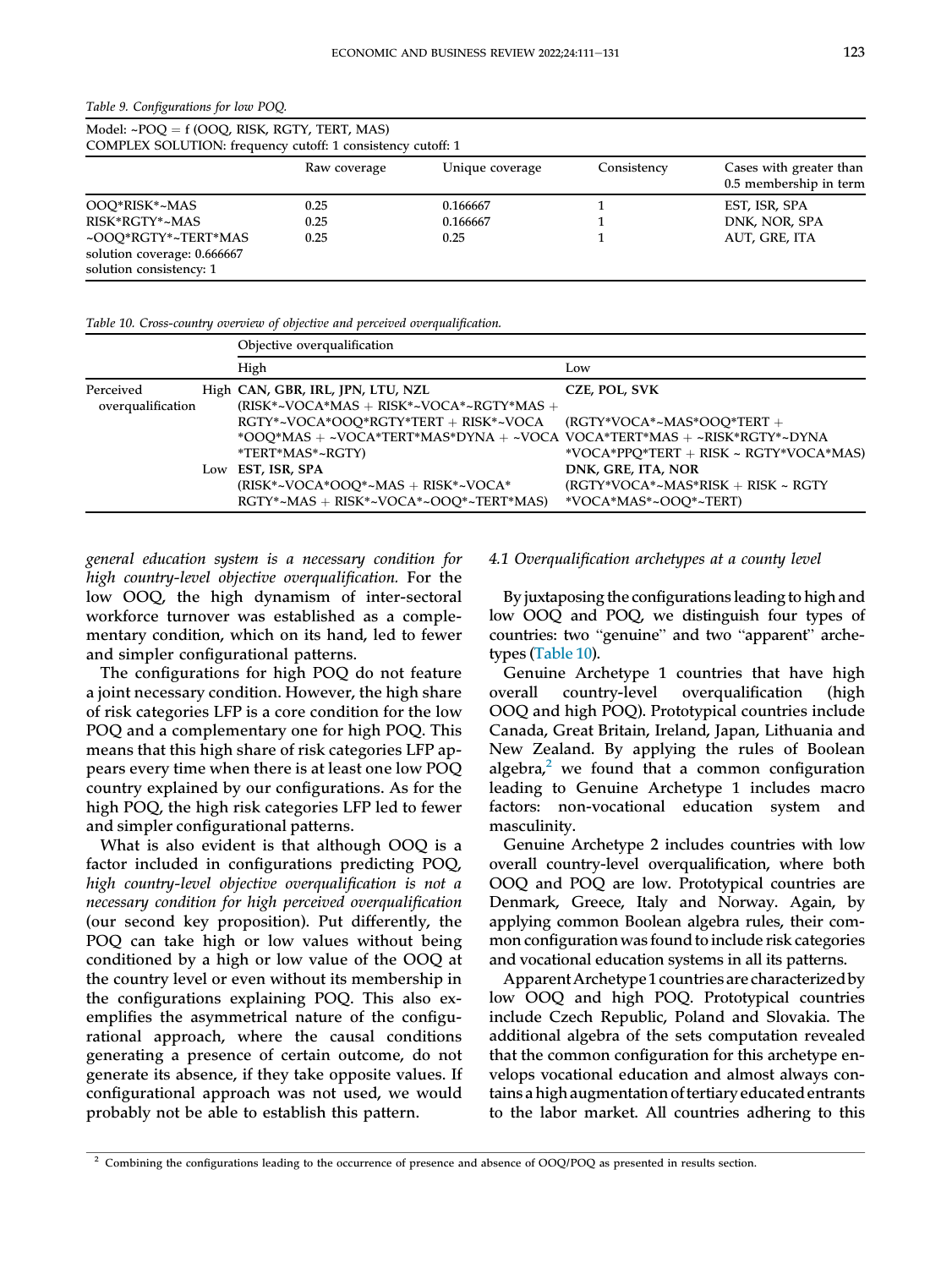archetype are characterized by low dynamics of mobility from industrial to service sectors.

Apparent Archetype 2 envelops countries with high OOQ and low POQ. Prototypical countries are Estonia, Israel and Spain. The common configuration for this archetype contains a high proportion of risk categories in the labor market and non-vocational education system. In general, all apparent archetype 2 countries are characterized by high LFP of migrants, young and "boomer" workers, general education systems, low increase in LFP of tertiary educated workers and a strong feminine culture.

#### 4.2 Theoretical implications

This research contributes to the existing knowledge base by adopting a configurational approach to bridge the knowledge of antecedents of objective and perceived overqualification at a country level. Indeed, the simultaneous consideration of OOQ and POQ in the elaboration of employee overqualification is worth highlighting. We showed that these two concepts envelop different nomological networks and accumulate different predictors. The challenging work of isolating theoretical antecedents from the sparse literature was empirically supported by our reference to higher-level, contextual causal conditions that surround them. We encourage such a set-theoretic approach and recourse to QCA when addressing theoretical scarcities and inconsistencies in the other areas of existing management literature too.

The contribution of this study is reflected in the fact that the OOQ and the POQ have been linked and paired, although one does not imply the other. Nevertheless, when both were considered, it became clear that among the macro factors, some of them were common to the specific archetypes in the selected countries, although no necessity relationship was generally established between them.

The originality of this study also lies in the fact that it puts the term "contextual conditions" in a positive light; here were the macro factors that did not bound, but actually caused the occurrence of the OQ, by level and type, within a country, allowing an analysis between countries on the same ground. It is certainly important to highlight the new proposed aspect of genuine and apparent overqualification as it was previously related to OOQ and one's satisfaction with the job [\(Chevalier](#page-16-21) & [Lindley, 2009\)](#page-16-21).

Next, a benefit of this study is to illustrate a normative approach [\(Flisi et al., 2016](#page-16-22)) to measuring worker country-level overqualification by establishing the OOQ score (Appendix, [Table A1](#page-18-0)). We also stress that the present study was conducted at the cross-national level and outside the Western

world ([Erdogan](#page-16-5) & [Bauer, 2009\)](#page-16-5), unlike the previous studies which were seen as less diversified ([Erdogan](#page-16-5) & [Bauer, 2009\)](#page-16-5), case-oriented and based on a smaller sample [\(Alfes et al., 2016](#page-16-0); [Zhang et al., 2015;](#page-17-3) [Erdogan et al., 2011a\)](#page-16-9).

In addition to the positions from the assignment theory, occupational mobility theory and institutionalism, this research shows that OQ is not just individual or temporal. This is equally due to the new "theorizing tool" of the configuration theory as proposed by [Furnari et al. \(2021\)](#page-16-8) which has also made clear that overqualification does not only arise at the managerial level, because there are macro-contextual patterns that imply it [\(Abraham,](#page-15-0) [2015](#page-15-0); [Hu et al., 2015](#page-16-23); [Zhang et al., 2015\)](#page-17-3). Thereby, it also matters to address this issue at a county level.

#### 4.3 Implications for practice

The differences between the patterns explaining objective and perceived overqualification suggest that the concepts of "being" and "feeling" overqualified are different for actual work. This could be essential for understanding skill mismatch ([Alfes](#page-16-0) [et al., 2016\)](#page-16-0), as qualification has been used as a proxy for skills, another core element of skill mismatch.

Another advantage is that the identified configurations capture the contextual embeddedness of POQ, which in turn is seen as a major factor in lower job satisfaction leading to voluntary turnover ([Shaw et al.,](#page-17-25) [1998\)](#page-17-25), a basis for other negative employee outcomes.

We emphasize that national policies to address objective and perceived overqualification at a country level should focus on its nomological diversity. In our first main proposition derived from this study, we emphasize that high level of OOQ necessarily occurs in countries with general education systems, although we do not arbitrarily assume that the return to vocational education could reduce it. What is in its favor is that the rigid EPL legislation is observed at lower levels for both OOQ and POQ when compared among the OECD countries.

Next, the typology of genuine and apparent archetypes provides policy makers with a tool to identify the macro conditions that contribute to the context of high levels of OQ across countries.

Seemingly, within these archetypes there are common labels for the causal conditions  $-$  macro factors that characterize or cluster high and low levels of OOQ and POQ, overall and vice versa, but are not attributable to propositions derived.

The configuration patterns of causal conditions that generate OQ have labels that characterize them and that might shed light on many of the OQrelated problems that practitioners are trying to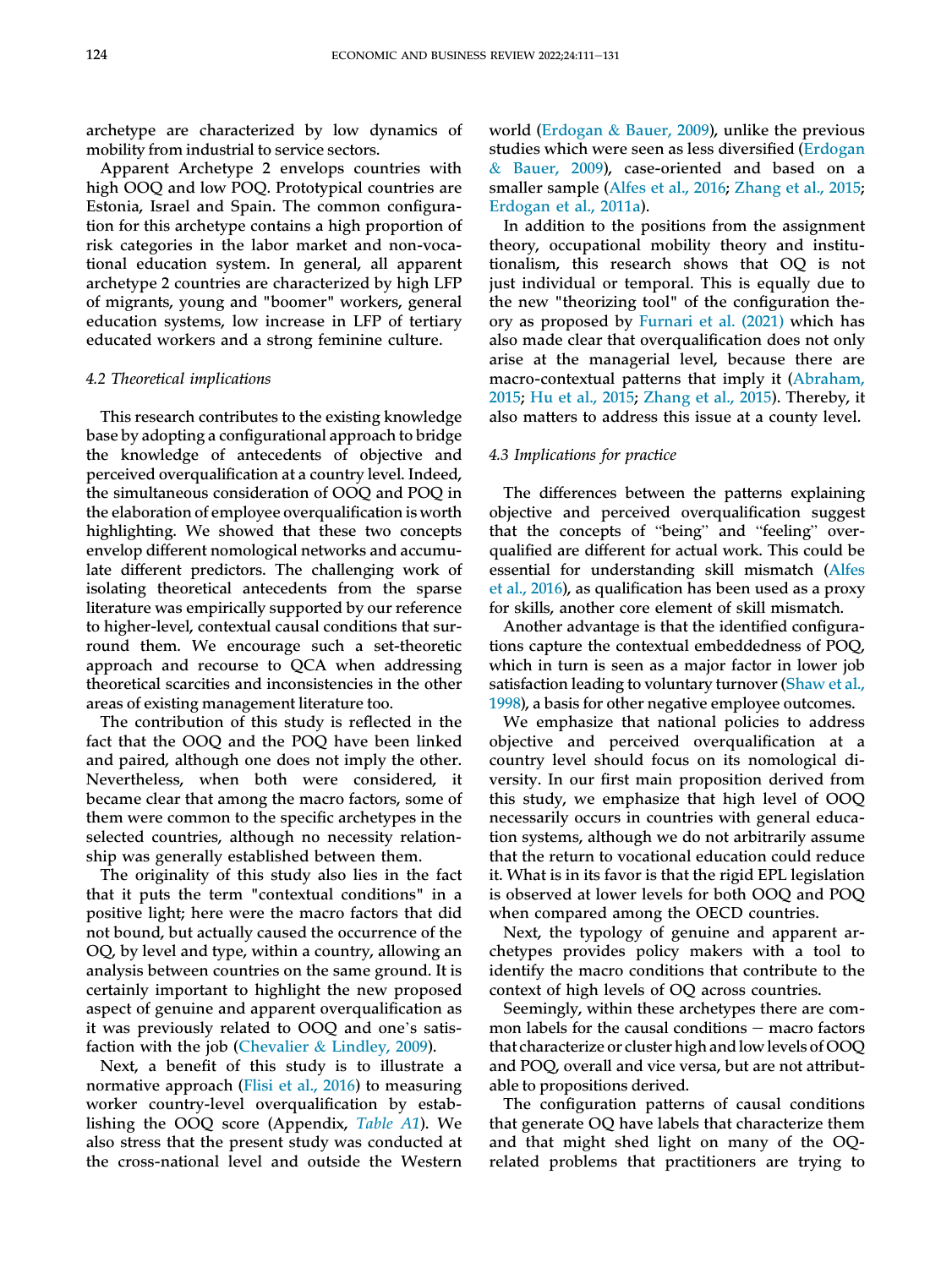solve. For example, in genuine archetype 1 countries there are observed high OOQ and high POQ levels are high in all but three countries, whereas among the countries with high POQ, only half of them have high OOQ as well. Seemingly, on a country-level, the overeducation is more often accompanied by the perceived OQ, unlike vice-versa.

Nevertheless, these high levels of both OOQ and POQ are observed in countries with general educational system (all but one of the high POQ countries). To sum up, the general context of high OQ is often described by non-vocational educations system; on the opposite end, the low OQ is evident in countries clustered by rigid EPL. From this stance, for the policy makers, the recurrence to measures against mass dismissal might be beneficial in tackling the high OQ.

As for the apparent type 1 country (low OOQ, high POQ), the low dynamics of the mobility of employees from industrial to service sector after the economic crisis of 2009 is common. Moreover, in the apparent archetype 2, high OOQ and low POQ is common to countries that have a strong LFP of risk categories, along with non-vocational education systems, a low increase in the LFP of workers with tertiary education, and aweakmasculineculture. Insummary, thereis one factor that simultaneously keeps OOQ at a low level and POQ at a high level, while there are several factors that lead to the occurrence of the reverse case.

#### 5 Limitations and future research

As any other study, this study also has its downsides. The first is that, contrary to what was suggested by [Liu](#page-17-12) [andWang \(2012\)](#page-17-12), the design of the OOQ result grouped all academic education levels together rather than separating them as master's, doctoral and bachelor'<sup>s</sup> degrees. We proceeded in this way because of the differences in country-specific levels of education in terms of duration and level of secondary education. Secondly, the UK has more than 2400 respondents in the individual PIAAC data that do not belong to any specific category of higher academic education, as do 18 respondents from France. This can be seen as problematic from two perspectives. First, because although the 1997 ISCED manual gives a clear picture of educational levels ([Table A1](#page-18-0), Appendix), such a distinction between academic levels of education brings with it the challenge of dealing in the same way with lower/secondary levels of education. Although this can be dealt with at the individual country level (see [Domadenik](#page-16-37) [et al., 2015\)](#page-16-37), it is virtually impossible across countries.

Second is the use of crisp-set QCA, which relies on dichotomizing variables, but such a designation for a variable as "fully in" or "fully out" of a set leads to the risk of losing more complex information. We adopted csQCA to avoid problems with calibration of more nuanced variables in fuzzy sets (fsQCA). With even less empirical data on these OQ' macro-level outcomes, this prompted us to use more conservative thresholds for dichotomizing causal conditions.

For example, as can be debatable, which exact country levels of OOQ or POQ actually reduce worker productivity at the country level to use later as a calibrated measure, as they are not always well suited to be dichotomized. Hence, the key question might be what level of employee overqualification should be considered relevant at the country level. Therefore, once such data are available, we encourage future research to calibrate the causal condition into a fuzzy set QCA; or set its values as the degree of belonging to such a specific OOQ/ POQ threshold that should provide more finegrained, diversified results. Perhaps the net effects resulting from the regression analysis of the incidence of overqualification could respond and complement our results, as QCA did to them, in return.

Conducting this study relied on a caution to ecological fallacy which can be observed in the manner of streamlining causal conditions and outcomes and in the analysis and interpretation sections. The resulting conclusions bear on country and cross-country aspects of OQ occurrence, by level and type, where these relationships observed for countries do not necessarily hold for individuals, what is more, neither did this study imply it.

Nevertheless, our macro-configurational approach to OQ occurrence did not explain all the OOQ/POQ levels. Known as "limited diversity" (typical of QCA), our solution consistencies have values below one, and the existence of the "remainder" rows indicates that our theoretical and configurational models are not able to explain all the diversity of the cases in the dataset [\(Legewie,](#page-17-32) [2013\)](#page-17-32). Furthermore, not all configurations cover the entire 27 countries in our sample either. High OOQ is not explained for Germany and France, low OOQ is not explained for four other countries; same goes for four high POQ and four low POQ countries. Moreover, Austria, France, Korea and Sweden are not explained by any pattern in any configuration. In conclusion, the ecological fallacy and limited diversity left room for additional theoretically plausible configurations leading to the occurrence of overqualification, possibly based on individual or organizational factors or with the addition of other countries outside the OECD sample.

#### References

<span id="page-15-0"></span>Abraham, K. G. (2015). Is skill mismatch impeding U.S. economic recovery? ILR Review, 68(2), 291-313. [https://doi.org/10.1177/](https://doi.org/10.1177/0019793914564962) [0019793914564962](https://doi.org/10.1177/0019793914564962)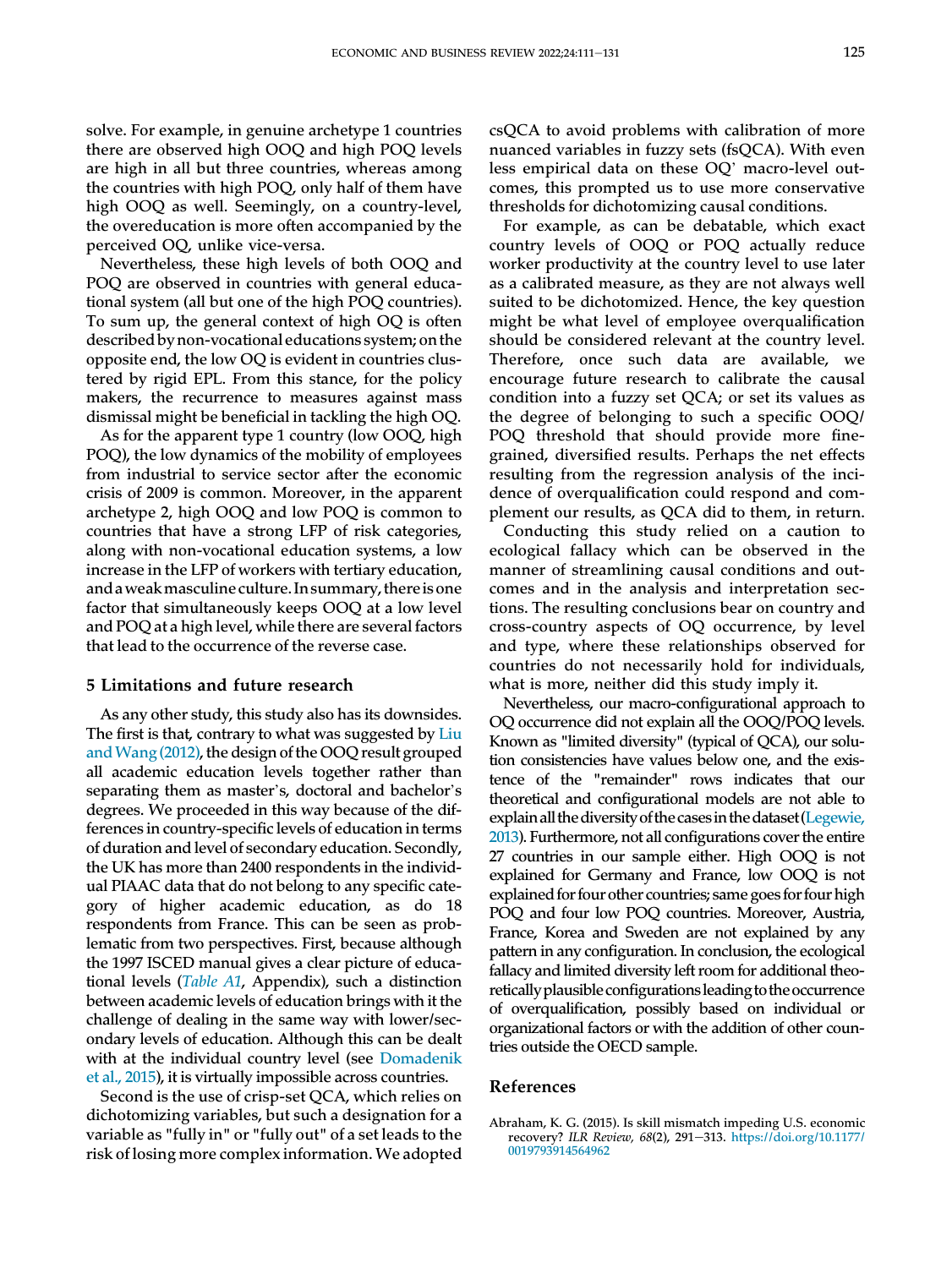- <span id="page-16-27"></span>Akkoyunlu, A., Melink, M., & Pavlin, S. (2012). Employability of graduates and higher education management systems: Final report of DEHEMS project. University of Ljubljana, Faculty of Social Sciences.
- <span id="page-16-0"></span>Alfes, K., Shantz, A., & Van Baalen, S. (2016). Reducing perceptions of overqualification and its impact on job satisfaction: The dual roles of interpersonal relationships at work. Human Resource Management Journal, 26(1), 84-101. [https://doi.org/10.](https://doi.org/10.1111/1748-8583.12094) [1111/1748-8583.12094](https://doi.org/10.1111/1748-8583.12094)
- <span id="page-16-4"></span>Allen, J. (2001). Educational mismatches versus skill mismatches: Effects on wages, job satisfaction, and on-the-job search. Oxford Economic Papers, 53(3), 434-452. [https://doi.org/10.1093/](https://doi.org/10.1093/oep/53.3.434) [oep/53.3.434](https://doi.org/10.1093/oep/53.3.434)
- <span id="page-16-7"></span>Allen, J., & van der Velden, R. (2007). The Flexible Professional in the Knowledge Society: General Results of the REFLEX Project. ROA.
- <span id="page-16-3"></span>Brynin, M. (2002). Overqualification in employment. Work, Employment & Society,  $16(4)$ , 637-654. [https://doi.org/10.1177/](https://doi.org/10.1177/095001702321587406) [095001702321587406](https://doi.org/10.1177/095001702321587406)
- <span id="page-16-12"></span>Budría, S. (2010). Are educational mismatches responsible for the 'inequality increasing effect' of education? Social Indicators Research, 102(3), 409–437. [https://doi.org/10.1007/s11205-010-](https://doi.org/10.1007/s11205-010-9675-7) [9675-7](https://doi.org/10.1007/s11205-010-9675-7)
- <span id="page-16-6"></span>CEDEFOP. (2010). European Centre for the Development of vocational training. (2010, April 17). Skills supply and demand in Europe: Medium-term forecast up to 2020. CEDEFOP. [https://www.](https://www.cedefop.europa.eu/en/publications/3052) [cedefop.europa.eu/en/publications/3052](https://www.cedefop.europa.eu/en/publications/3052)
- <span id="page-16-21"></span>Chevalier, A., & Lindley, J. (2009). Overeducation and the skills of UK graduates. Journal of the Royal Statistical Society: Series A, 172(2), 307-337. [https://doi.org/10.1111/j.1467-985x.](https://doi.org/10.1111/j.1467-985x.2008.00578.x) [2008.00578.x](https://doi.org/10.1111/j.1467-985x.2008.00578.x)
- <span id="page-16-34"></span>Cress, D. M., & Snow, D. A. (2000). The outcomes of homeless mobilization: The influence of organization, disruption, political mediation, and framing. American Journal of Sociology, 105(4), 1063-1104. <https://doi.org/10.1086/210399>
- <span id="page-16-32"></span>De Vos, A., De Stobbeleir, K., & Meganck, A. (2009). The relationship between career-related antecedents and graduates' anticipatory psychological contracts. Journal of Business and Psychology, 24(3), 289-298. [https://doi.org/10.1007/s10869-009-](https://doi.org/10.1007/s10869-009-9107-3) [9107-3](https://doi.org/10.1007/s10869-009-9107-3)
- <span id="page-16-2"></span>Di Pietro, G., & Urwin, P. (2006). Education and skills mismatch in the Italian graduate labour market. Applied Economics, 38(1), 79-93. <https://doi.org/10.1080/00036840500215303>
- <span id="page-16-26"></span>Diamond, P. (2011). Unemployment, vacancies, wages. The American Economic Review, 101(4), 1045-1072. [https://doi.org/](https://doi.org/10.1257/aer.101.4.1045) [10.1257/aer.101.4.1045](https://doi.org/10.1257/aer.101.4.1045)
- <span id="page-16-37"></span>Domadenik, P., Farčnik, D., Kaše, R., Mihelič, K. K., Ograjenšek, I., & Zupan, N. (2015). Vpliv ujemanja izobrazbe in kompetenc s potrebami delovnega mesta na ekonomske dosezke in zadovoljstvo posameznikov. Zaloznistvo: Ekonomska fakulteta.
- <span id="page-16-10"></span>Dul, J. (2015). Necessary condition analysis (NCA): Logic and methodology of 'Necessary but not sufficient' causality. SSRN Electronic Journal. <https://doi.org/10.2139/ssrn.2588480>
- <span id="page-16-13"></span>Duncan, G. J., & Hoffman, S. D. (1981). The incidence and wage effects of overeducation. Economics of Education Review, 1(1), 75e86. [https://doi.org/10.1016/0272-7757\(81\)90028-5](https://doi.org/10.1016/0272-7757(81)90028-5)
- <span id="page-16-31"></span>Dychtwald, K., Erickson, T., & Morison, B. (2004). It's time to retire retirement. Public Policy & Aging Report, 14(3), 1-28. [https://](https://doi.org/10.1093/ppar/14.3.1a) [doi.org/10.1093/ppar/14.3.1a](https://doi.org/10.1093/ppar/14.3.1a)
- <span id="page-16-25"></span>Eichhorst, W., Escudero, V., Marx, P., & Tobin, S. (2010). The impact of the crisis on employment and the role of labour market institutions. SSRN Electronic Journal. [https://doi.org/10.](https://doi.org/10.2139/ssrn.1712627) [2139/ssrn.1712627](https://doi.org/10.2139/ssrn.1712627)
- <span id="page-16-5"></span>Erdogan, B., & Bauer, T. N. (2009). Perceived overqualification and its outcomes: The moderating role of empowerment. Journal of Applied Psychology, 94(2), 557-565. [https://doi.org/10.](https://doi.org/10.1037/a0013528) [1037/a0013528](https://doi.org/10.1037/a0013528)
- <span id="page-16-9"></span>Erdogan, B., Bauer, T. N., Peiró, J. M., & Truxillo, D. M. (2011a). Overqualification theory, research, and practice: Things that matter. Industrial and Organizational Psychology, 4(2), 260-267. https://doi.org/10.1111/j.1754-9434.2011.01339.
- <span id="page-16-18"></span>Erdogan, B., Bauer, T. N., Peiro, J. M., & Truxillo, D. M. (2011b). Overqualified employees: Making the best of a potentially bad situation for individuals and organizations. Industrial and

<span id="page-16-38"></span>Organizational Psychology, 4(2), 215-232. [https://doi.org/10.](https://doi.org/10.1111/j.1754-9434.2011.01330.x) [1111/j.1754-9434.2011.01330.x](https://doi.org/10.1111/j.1754-9434.2011.01330.x)

- <span id="page-16-14"></span>Erdogan, B., Bauer, T. N., & Karaeminogullari, A. (2017). Overqualification in the workplace. Oxford research encyclopedia of psychology. https://doi.org/10.1093/acrefore/9780190236557. [https://doi.org/10.1093/acrefore/9780190236557.](https://doi.org/10.1093/acrefore/9780190236557.013.18) [013.18](https://doi.org/10.1093/acrefore/9780190236557.013.18)
- <span id="page-16-24"></span>European central bank, Monthly bulletin. (2014, October). The impact of the economic crisis on euro area labour markets. Euro-<br>pean Central Bank. https://www.ecb.europa.eu/pub/pdf/ [https://www.ecb.europa.eu/pub/pdf/](https://www.ecb.europa.eu/pub/pdf/mobu/mb201410en.pdf) [mobu/mb201410en.pdf](https://www.ecb.europa.eu/pub/pdf/mobu/mb201410en.pdf)
- <span id="page-16-33"></span>Feldman, D. C., Leana, C. R., & Bolino, M. C. (2002). Underemployment and relative deprivation among re-employed executives. Journal of Occupational and Organizational Psychology, 75(4), 453-471. <https://doi.org/10.1348/096317902321119682>
- <span id="page-16-15"></span>Feldman, D. C., & Maynard, D. C. (2011). A labor economic perspective on Overqualification. Industrial and Organizational Psychology, 4(2), 233-235. [https://doi.org/10.1111/j.1754-9434.](https://doi.org/10.1111/j.1754-9434.2011.01331.x) [2011.01331.x](https://doi.org/10.1111/j.1754-9434.2011.01331.x)
- <span id="page-16-22"></span>Flisi, S., Goglio, V., Meroni, E. C., Rodrigues, M., & Vera-Toscano, E. (2016). Measuring occupational mismatch: Overeducation and overskill in Europe-Evidence from PIAAC. Social Indicators Research, 131(3), 1211-1249. [https://doi.org/10.](https://doi.org/10.1007/s11205-016-1292-7) [1007/s11205-016-1292-7](https://doi.org/10.1007/s11205-016-1292-7)
- <span id="page-16-8"></span>Furnari, S., Crilly, D., Misangyi, V. F., Greckhamer, T., Fiss, P. C., & Aguilera, R. V. (2021). Capturing causal complexity: Heuristics for configurational theorizing. Academy of Management Review, 46(4), 778-799. <https://doi.org/10.5465/amr.2019.0298>
- <span id="page-16-36"></span>Greckhamer, T., Misangyi, V. F., Elms, H., & Lacey, R. (2007). Using qualitative comparative analysis in strategic management research. Organizational Research Methods, 11(4), 695-726. <https://doi.org/10.1177/1094428107302907>
- <span id="page-16-29"></span>Hampf, F., & Woessmann, L. (2017). Vocational vs. general education and employment over the life cycle: New evidence from PIAAC. CESifo Economic Studies, 63(3), 255-269. [https://doi.](https://doi.org/10.1093/cesifo/ifx012) [org/10.1093/cesifo/ifx012](https://doi.org/10.1093/cesifo/ifx012)
- <span id="page-16-1"></span>Handel, M. J. (2003). Skills mismatch in the labor market. Annual Review of Sociology, 29(1), 135-165. [https://doi.org/10.1146/](https://doi.org/10.1146/annurev.soc.29.010202.100030) [annurev.soc.29.010202.100030](https://doi.org/10.1146/annurev.soc.29.010202.100030)
- <span id="page-16-30"></span>Hanushek, E. A., Schwerdt, G., Woessmann, L., & Zhang, L. (2016). General education, vocational education, and labormarket outcomes over the lifecycle. Journal of Human Resources, 52(1), 48-87. <https://doi.org/10.3368/jhr.52.1.0415-7074r>
- <span id="page-16-19"></span>Harari, M. B., Manapragada, A., & Viswesvaran, C. (2017). Who thinks they're a big fish in a small pond and why does it matter? A meta-analysis of perceived overqualification. Journal of Vocational Behavior, 102, 28-47. [https://doi.org/10.1016/j.jvb.](https://doi.org/10.1016/j.jvb.2017.06.002) [2017.06.002](https://doi.org/10.1016/j.jvb.2017.06.002)
- <span id="page-16-23"></span>Hu, J., Erdogan, B., Bauer, T. N., Jiang, K., Liu, S., & Li, Y. (2015). There are lots of big fish in this pond: The role of peer overqualification on task significance, perceived fit, and performance for overqualified employees. Journal of Applied Psychology, 100(4), 1228–1238. https://doi.org/10.1037/  $100(\overline{4})$ , 1228-1238. [https://doi.org/10.1037/](https://doi.org/10.1037/apl0000008) [apl0000008](https://doi.org/10.1037/apl0000008)
- <span id="page-16-35"></span>Johns, G. (2006). The essential impact of context on organizational behavior. Academy of Management Review, 31(2), 386-408. <https://doi.org/10.5465/amr.2006.20208687>
- <span id="page-16-20"></span>Johnson, G. J., & Johnson, W. R. (1996). Perceived overqualification and psychological well-being. The Journal of Social Psychology, 136(4), 435-445. [https://doi.org/10.1080/](https://doi.org/10.1080/00224545.1996.9714025) [00224545.1996.9714025](https://doi.org/10.1080/00224545.1996.9714025)
- <span id="page-16-16"></span>Khan, L. J., & Morrow, P. C. (1991). Objective and subjective underemployment relationships to job satisfaction. Journal of Business Research, 22(3), 211-218. [https://doi.org/10.1016/0148-](https://doi.org/10.1016/0148-2963(91)90002-f) [2963\(91\)90002-f](https://doi.org/10.1016/0148-2963(91)90002-f)
- <span id="page-16-11"></span>Kiersztyn, A. (2013). Stuck in a mismatch? The persistence of overeducation during twenty years of the post-communist transition in Poland. Economics of Education Review, 32, 78-91. <https://doi.org/10.1016/j.econedurev.2012.09.009>
- <span id="page-16-17"></span>Kuhn, P., & Shen, K. (2012). Gender discrimination in job ads: Evidence from China. Quarterly Journal of Economics, 128(1), 287-336. <https://doi.org/10.1093/qje/qjs046>
- <span id="page-16-28"></span>Kulkarni, M., Lengnick-Hall, M. L., & Martinez, P. G. (2015). Overqualification, mismatched qualification, and hiring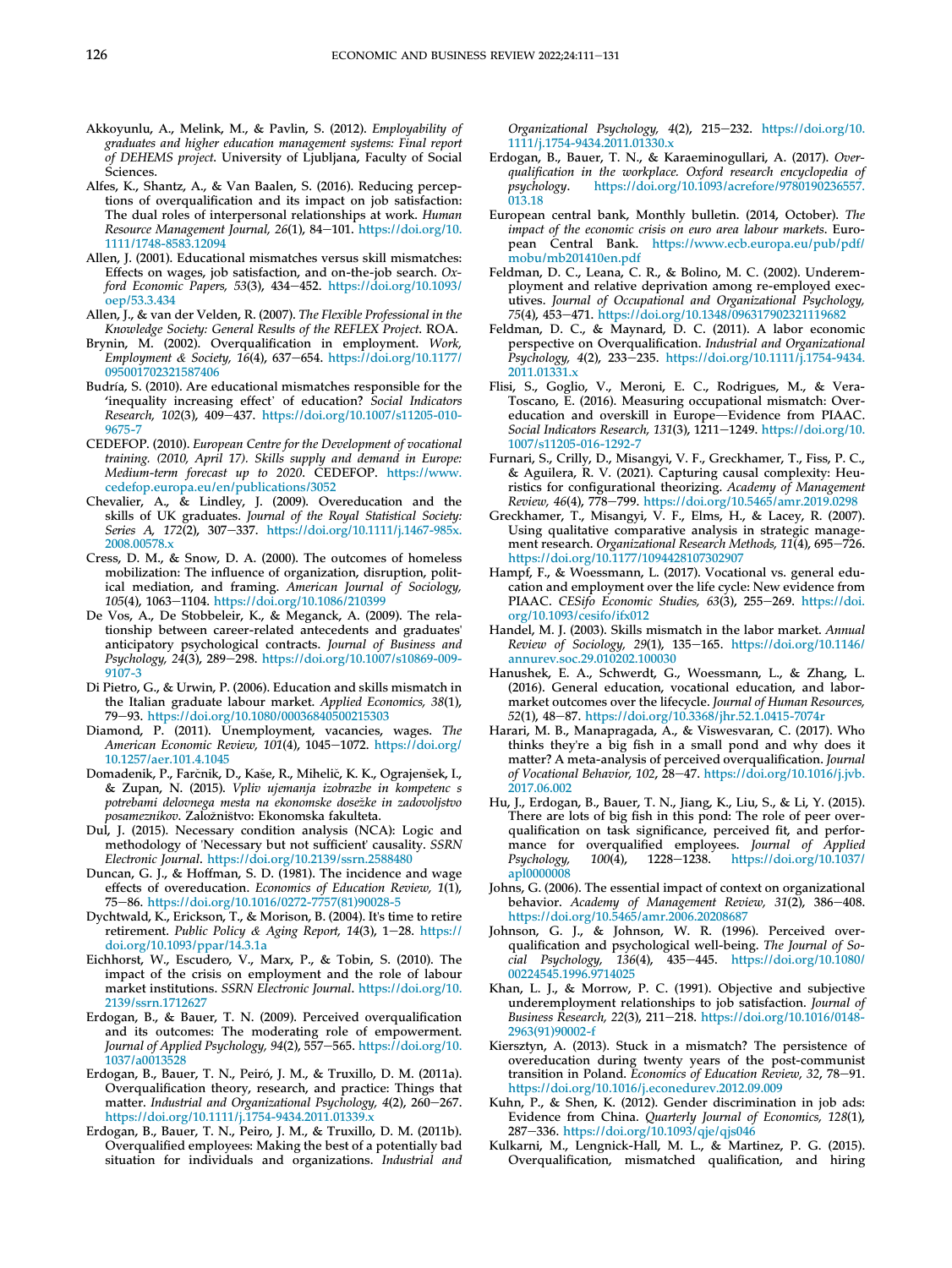decisions. Personnel Review, 44(4), 529-549. [https://doi.org/10.](https://doi.org/10.1108/pr-11-2013-0204) [1108/pr-11-2013-0204](https://doi.org/10.1108/pr-11-2013-0204)

- <span id="page-17-7"></span>Lazonick, W., Moss, P., Salzman, H., & Tulum, O. (2014). Skill development and sustainable prosperity: Cumulative and collective careers versus skill-biased technical change. SSRN Electronic Journal. <https://doi.org/10.2139/ssrn.2638080>
- <span id="page-17-32"></span>Legewie, N. (2013, July 31). An introduction to applied data analysis with qualitative comparative analysis. Forum Qualitative Sozialforschung/Forum: Qualitative Social Research. [https://www.](https://www.qualitative-research.net/index.php/fqs/issue/view/44) [qualitative-research.net/index.php/fqs/issue/view/44](https://www.qualitative-research.net/index.php/fqs/issue/view/44)
- <span id="page-17-14"></span>Liu, S., Luksyte, A., Zhou, L., Shi, J., & Wang, M. (2014). Overqualification and counterproductive work behaviors: Examining a moderated mediation model. Journal of Organizational Behavior, 36(2), 250-271. <https://doi.org/10.1002/job.1979>
- <span id="page-17-12"></span>Liu, S., & Wang, M. (2012). Perceived overqualification: A review and recommendations for research and practice. Research in occupational stress and well-being (pp. 1-42). [https://doi.org/10.1108/](https://doi.org/10.1108/s1479-3555(2012)0000010005) [s1479-3555\(2012\)0000010005](https://doi.org/10.1108/s1479-3555(2012)0000010005)
- <span id="page-17-26"></span>Luksyte, A., Spitzmueller, C., & Maynard, D. C. (2011). Why do overqualified incumbents deviate? Examining multiple mediators. Journal of Occupational Health Psychology, 16(3), 279-296. <https://doi.org/10.1037/a0022709>
- <span id="page-17-2"></span>Maltarich, M. A., Reilly, G., & Nyberg, A. J. (2011). Objective and subjective overqualification: Distinctions, relationships, and a place for each in the literature. Industrial and Organizational Psychology, 4(2), 236-239. [https://doi.org/10.1111/j.1754-9434.](https://doi.org/10.1111/j.1754-9434.2011.01332.x) [2011.01332.x](https://doi.org/10.1111/j.1754-9434.2011.01332.x)
- <span id="page-17-13"></span>Maynard, D. C., Joseph, T. A., & Maynard, A. M. (2006). Underemployment, job attitudes, and turnover intentions. Journal of Organizational Behavior, 27(4), 509-536. [https://doi.org/10.1002/](https://doi.org/10.1002/job.389) [job.389](https://doi.org/10.1002/job.389)
- <span id="page-17-5"></span>McKee-Ryan, F. M., & Harvey, J. (2011). I have a job, but . . .": A review of underemployment. Journal of Management, 37(4), 962-996. <https://doi.org/10.1177/0149206311398134>
- <span id="page-17-21"></span>Meyer, J. W., & Rowan, B. (1977). Institutionalized organizations: Formal structure as myth and ceremony. American Journal of Sociology, 83(2), 340-363. <https://doi.org/10.1086/226550>
- <span id="page-17-36"></span>OECD. (1999). Classifying Educational Programmes, Manual for ISCED-97 Implementation in OECD Countries. [https://www.](https://www.oecd.org/education/skills-beyond-school/1962350.pdf) [oecd.org/education/skills-beyond-school/1962350.pdf](https://www.oecd.org/education/skills-beyond-school/1962350.pdf)
- <span id="page-17-4"></span>OECD. (2013a). OECD skills outlook 2013: First results from the survey of adult skills. OECD Publishing.
- <span id="page-17-8"></span>OECD. (2013b). Employment protection regulation and labour market performance. OECD employment outlook. Paris: OECD Publishing.
- <span id="page-17-1"></span>OECD. (2013c). Skilled for life? Key findings from the survey of adult skills. Paris: OECD publishing.
- <span id="page-17-35"></span>OECD. (2015a). International migration outlook 2015. OECD Publishing.
- <span id="page-17-38"></span>OECD. (2015b). Indicators of immigrant integration 2015: Settling in. oecd.org. [https://www.oecd.org/publications/indicators-of](https://www.oecd.org/publications/indicators-of-immigrant-integration-2015-settling-in-9789264234024-en.htm)[immigrant-integration-2015-settling-in-9789264234024-en.htm](https://www.oecd.org/publications/indicators-of-immigrant-integration-2015-settling-in-9789264234024-en.htm)
- <span id="page-17-27"></span>OECD. (2015c). Skilled for life? Key findings from the survey of adult skill. oecd.org [https://www.oecd.org/skills/piaac/SkillsOutlook\\_](https://www.oecd.org/skills/piaac/SkillsOutlook_2013_ebook.pdf) [2013\\_ebook.pdf](https://www.oecd.org/skills/piaac/SkillsOutlook_2013_ebook.pdf)
- <span id="page-17-23"></span>OECD. (2016a). OECD skills studies skills matter further results from the survey of adult skills: Further results from the survey of adult skills. OĚCD Publishing.
- <span id="page-17-11"></span>OECD. (2016b). The survey of adult skills: Reader's companion, second edition. OECD. [https://www.oecd.org/publications/the](https://www.oecd.org/publications/the-survey-of-adult-skills-9789264258075-en.htm)[survey-of-adult-skills-9789264258075-en.htm](https://www.oecd.org/publications/the-survey-of-adult-skills-9789264258075-en.htm)
- <span id="page-17-33"></span>OECD. (2017). Education at a glance 2017. OECD iLibrary. [https://](https://www.oecd-ilibrary.org/education/education-at-a-glance-2017_eag-2017-en) [www.oecd-ilibrary.org/education/education-at-a-glance-](https://www.oecd-ilibrary.org/education/education-at-a-glance-2017_eag-2017-en)[2017\\_eag-2017-en](https://www.oecd-ilibrary.org/education/education-at-a-glance-2017_eag-2017-en)
- <span id="page-17-34"></span>OECD. (2018). Education attainment - adult education level  $-$  OECD data. OECD. [https://data.oecd.org/eduatt/adult-education](https://data.oecd.org/eduatt/adult-education-level.htm)[level.htm](https://data.oecd.org/eduatt/adult-education-level.htm)
- <span id="page-17-28"></span>Oldham, G. R., & Hackman, J. R. (2010). Not what it was and not what it will be: The future of job design research. Journal of Organizational Behavior,  $31(2-3)$ ,  $463-479$ . [https://doi.org/10.](https://doi.org/10.1002/job.678) [1002/job.678](https://doi.org/10.1002/job.678)
- <span id="page-17-17"></span>Ortiz, L. (2010). Not the right job, but a secure one. Work, Employment & Society, 24(1), 47-64. [https://doi.org/10.1177/](https://doi.org/10.1177/0950017009353657) [0950017009353657](https://doi.org/10.1177/0950017009353657)
- <span id="page-17-22"></span>Palthe, J. (2014). Regulative, normative, and cognitive elements of organizations: Implications for managing change. Management and Organizational Studies, 1(2). [https://doi.org/10.5430/mos.](https://doi.org/10.5430/mos.v1n2p59)  $v1n2p59$
- <span id="page-17-30"></span>Pustovrh, A., & Jaklic, M. (2014). National innovation policies in the EU: A fuzzy-set analysis. Economic and Business Review, 16(1), 39-62. <https://doi.org/10.15458/2335-4216.1179>
- <span id="page-17-6"></span>Quintini, G. (2011). Over-qualified or under-skilled: A review of existing literature. OECD Social, Employment and Migration Working Papers, 121. OECD Publishing. [https://doi.org/10.](https://doi.org/10.1787/5kg58j9d7b6d-en) [1787/5kg58j9d7b6d-en](https://doi.org/10.1787/5kg58j9d7b6d-en)
- <span id="page-17-9"></span>Ragin, C. C. (2006). Set relations in social research: Evaluating their consistency and coverage. Political Analysis, 14(3), 291-310. <https://doi.org/10.1093/pan/mpj019>
- <span id="page-17-31"></span>Ragin, C. C. (2009). Redesigning social inquiry: Fuzzy sets and beyond. University of Chicago Press.
- <span id="page-17-10"></span>Rihoux, B., & Ragin, C. (2009). Configurational comparative methods: Qualitative comparative analysis (QCA) and related techniques. <https://doi.org/10.4135/9781452226569>
- <span id="page-17-16"></span>Sattinger, M. (1995). Search and the efficient assignment of workers to jobs. International Economic Review, 36(2), 283. <https://doi.org/10.2307/2527197>
- <span id="page-17-40"></span>Schneider, C. Q., & Wagemann, C. (2010). Standards of good practice in qualitative comparative analysis (QCA) and fuzzysets. Comparative Sociology, 9(3), 397-418. [https://doi.org/10.](https://doi.org/10.1163/156913210x12493538729793) [1163/156913210x12493538729793](https://doi.org/10.1163/156913210x12493538729793)
- <span id="page-17-39"></span>Schooler, C., & Hofstede, G. (1983). Culture's consequences: International differences in work-related values. Contemporary Sociology, 12(2), 167. <https://doi.org/10.2307/2066725>
- <span id="page-17-19"></span>Scott, W. R. (2014). W. Richard Scott (1995), institutions and organizations. Ideas, interests and identities. Management, 17(2), 136. <https://doi.org/10.3917/mana.172.0136>
- <span id="page-17-29"></span>Selznick, P. (1948). Foundations of the theory of organization. American Sociological Review, 13(1), 25. [https://doi.org/10.2307/](https://doi.org/10.2307/2086752) [2086752](https://doi.org/10.2307/2086752)
- <span id="page-17-25"></span>Shaw, J. D., Delery, J. E., Jenkins, G. D., & Gupta, N. (1998). An organization-level analysis of voluntary and involuntary turnover. Academy of Management Journal, 41(5), 511-525. <https://doi.org/10.2307/256939>
- <span id="page-17-15"></span>Sicherman, N., & Galor, O. (1990). A theory of career mobility. Journal of Political Economy, 98(1), 169-192. [https://doi.org/10.](https://doi.org/10.1086/261674) [1086/261674](https://doi.org/10.1086/261674)
- <span id="page-17-24"></span>Stojanov, I. (2012). Perceived quality  $-$  an empirical testing of marketing theories: A case study on the imported baby foods market in Bulgaria. Kauppakorkeakoulun julkaisuportaali. [https://epub.](https://epub.lib.aalto.fi/en/ethesis/pdf/13104/hse_ethesis_13104.pdf) lib.aalto.fi[/en/ethesis/pdf/13104/hse\\_ethesis\\_13104.pdf](https://epub.lib.aalto.fi/en/ethesis/pdf/13104/hse_ethesis_13104.pdf)
- <span id="page-17-0"></span>Strack, R., Caye, J.-M., Gaissmaier, T., Tamboto, E., Von der Linden, C., Ullrich, S., Haen, P., Quirós, H., Jauregui, J., & Orglmeister, C. (2014, December 1). Creating people advantage 2014-2015: How to set up great HR functions. BCG Global. [https://www.bcg.com/publications/2014/organization-human](https://www.bcg.com/publications/2014/organization-human-resources-creating-people-advantage)[resources-creating-people-advantage](https://www.bcg.com/publications/2014/organization-human-resources-creating-people-advantage)
- <span id="page-17-20"></span>Swiss, J. E. (1982). Organizations: Rational, natural, and open systems. By W. Richard Scott. (Englewood cliffs, N.J.: Prentice hall, 1981. Pp. xviii + 381. \$18.95.). American Political<br>Science Review, 76(4), 980–980. https://doi.org/10.1017/ 980-980. [https://doi.org/10.1017/](https://doi.org/10.1017/s0003055400190744) [s0003055400190744](https://doi.org/10.1017/s0003055400190744)
- <span id="page-17-18"></span>Tasci, M., & Zenker, M. (2011). Labor market rigidity, unemployment, and the Great Recession (pp.  $1-4$ ). Economic Commentary (Federal Reserve Bank of Cleveland). [https://doi.org/10.26509/](https://doi.org/10.26509/frbc-ec-201111) [frbc-ec-201111](https://doi.org/10.26509/frbc-ec-201111)
- <span id="page-17-37"></span>UNESCO. International standard classification of education (ISCED) (n.d.) <http://unesco.org> [http://uis.unesco.org/en/](http://uis.unesco.org/en/topic/international-standard-classification-education-isced) [topic/international-standard-classi](http://uis.unesco.org/en/topic/international-standard-classification-education-isced)fication-education-isced
- <span id="page-17-3"></span>Zhang, M. J., Law, K. S., & Lin, B. (2015). You think you are big fish in a small pond? Perceived overqualification, goal orientations, and proactivity at work. Journal of Organizational Behavior, 37(1), 61-84. <https://doi.org/10.1002/job.2024>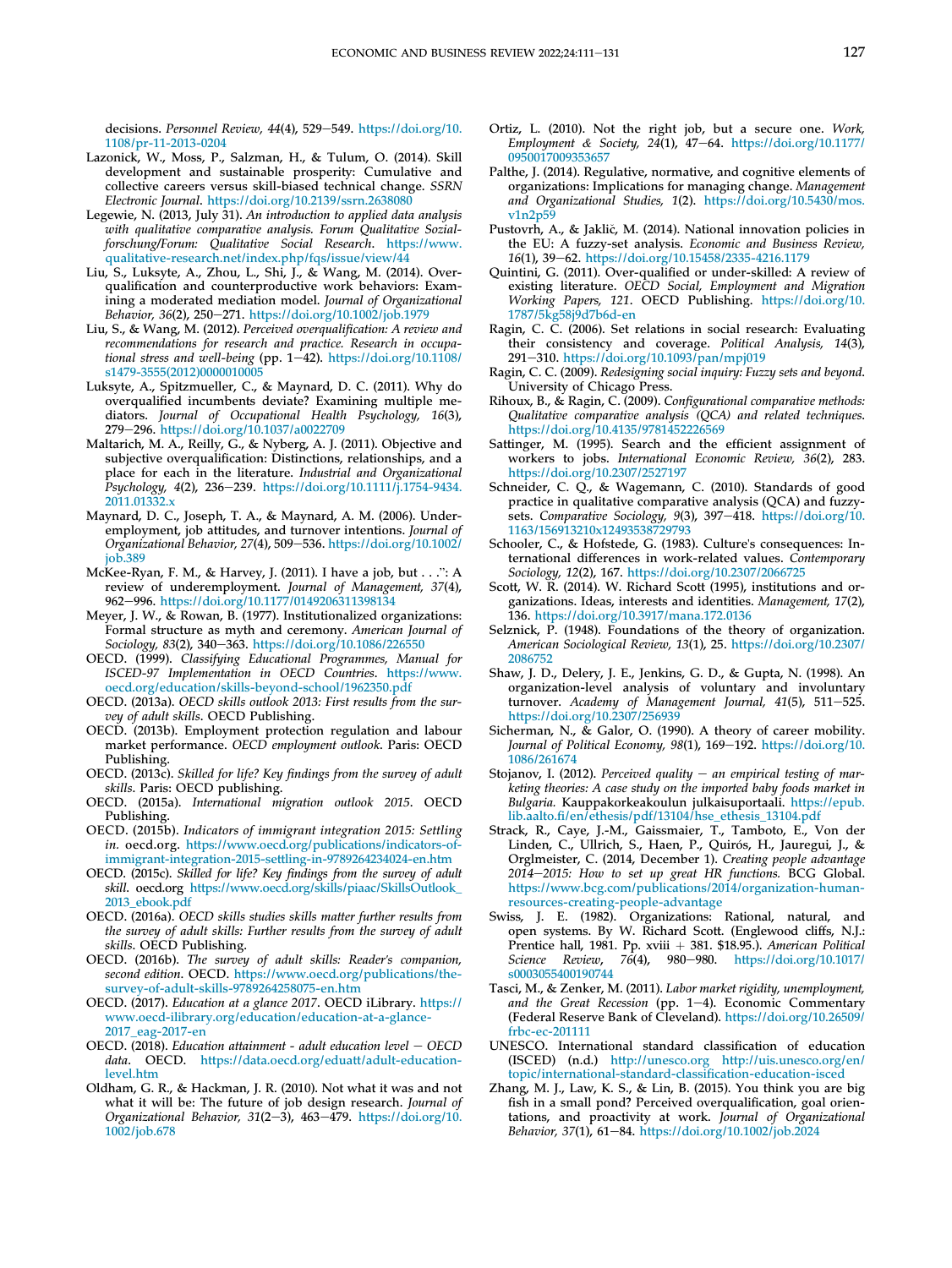# <span id="page-18-0"></span>Appendix

Table A1. Detailed overview of the measure of objective overqualification.

| ISCED (1997 levels) *                               | <b>EDCAT7</b> | Value labels                | $D_Q12a$ | Chapter 1             | Chapters 2,3 and 4 (as in Domadenik et al., 2015) |                                                                                                                                                               |
|-----------------------------------------------------|---------------|-----------------------------|----------|-----------------------|---------------------------------------------------|---------------------------------------------------------------------------------------------------------------------------------------------------------------|
| No formal education (ISCED 0,<br>less than ISCED 1) | -1            | Primary or less             |          | Lower secondary       | Primary or less                                   | No formal education + Incomplete basic<br>education                                                                                                           |
|                                                     |               | Lower secondary             | 2        |                       | Lower secondary                                   | Completed basic education                                                                                                                                     |
|                                                     |               |                             | 3        |                       |                                                   | Secondary short-term vocational edu-                                                                                                                          |
| 3C short or less                                    |               |                             |          |                       |                                                   | cation $(1-2 \text{ years})$                                                                                                                                  |
| 3C long                                             | 3             | Upper secondary             | 5        | Upper secondary       |                                                   | Secondary vocational education $(2-3)$                                                                                                                        |
| $3A-B$                                              | 3             |                             | h        |                       |                                                   | years)                                                                                                                                                        |
| 3 A-B, C long<br>(without distinction)              | 3             |                             |          |                       |                                                   | Technical and professional secondary<br>education (4 years)<br>General secondary education (gymna-<br>sium) (4 years) Master craftsman cour-                  |
|                                                     |               |                             |          |                       |                                                   | ses and further vocational education<br>courses, such as foreman and sales<br>manager courses                                                                 |
| 4C                                                  | 4             | Postsecondary, non-tertiary | 8        | Postsecondary,        |                                                   | higher<br>Short-term<br>education                                                                                                                             |
| $4A-B$                                              | 4             |                             | 9        | non-tertiary          |                                                   | higher<br>professional<br>(former)<br>$+$                                                                                                                     |
| 4 A-B, C (without distinction)                      | 4             |                             | 10       |                       |                                                   | education                                                                                                                                                     |
| 5 B                                                 | 5             | Tertiary-professional       | 11       | Tertiary/professional | Tertiary/professional                             | Academic higher education                                                                                                                                     |
| 5 A (bachelor)                                      | 6             |                             | 12       | /bachelor             | /bachelor                                         | Tertiary-bachelor                                                                                                                                             |
| 5 A (master)                                        | 7             | Tertiary-master/research    | 13       | master<br>PhD         | Tertiary master/research                          | Specialization after professional higher<br>education, specialization after academic<br>higher education +<br>Master degree, 2nd level professional<br>degree |
| 6                                                   | 7             |                             | 14       |                       |                                                   | of science<br>Doctorate<br>and<br>similar<br>education                                                                                                        |

Source: Own work.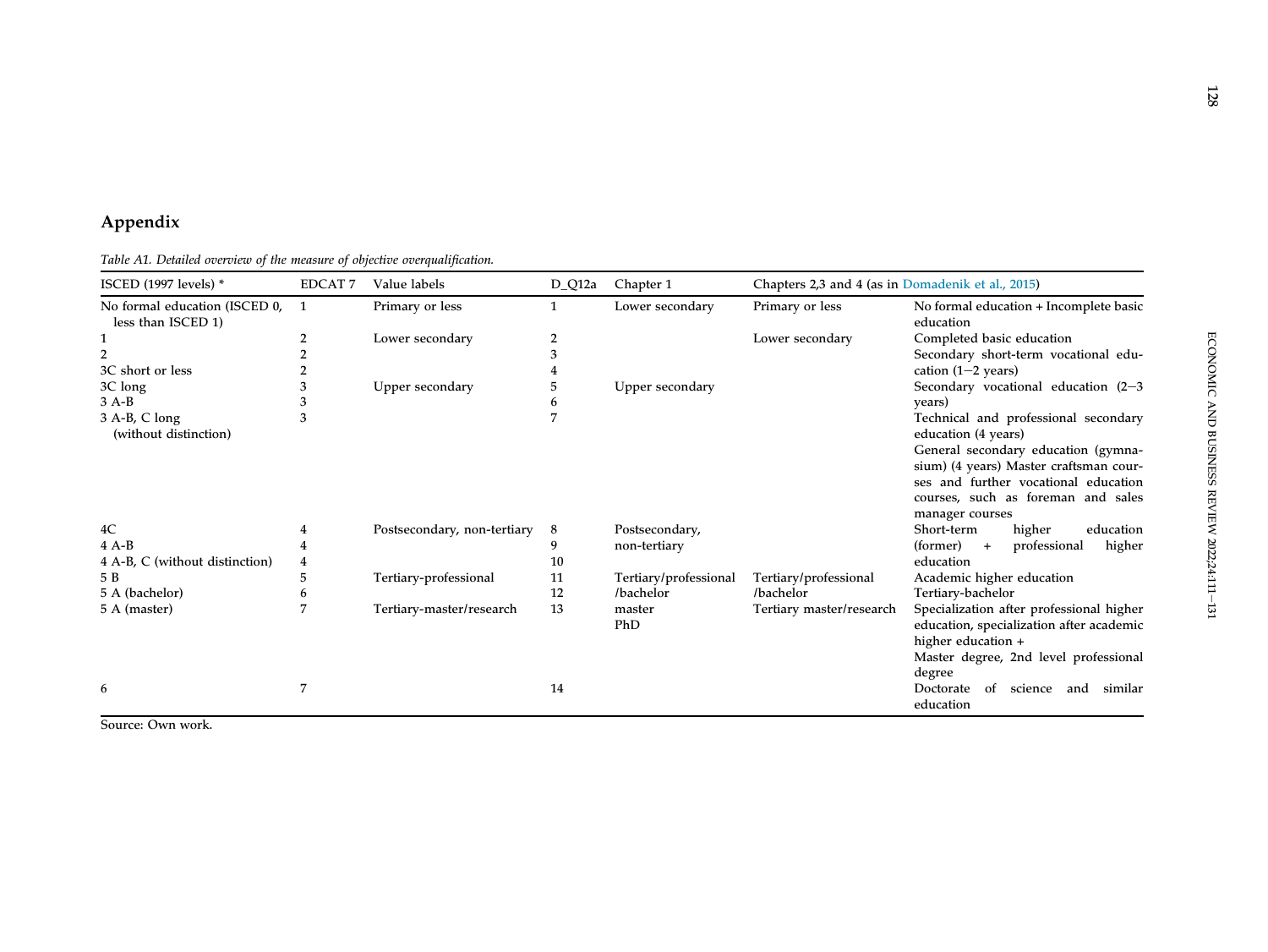<span id="page-19-0"></span>

| Table A2. Truth table for high OOQ. |  |  |  |  |  |
|-------------------------------------|--|--|--|--|--|
|-------------------------------------|--|--|--|--|--|

| <b>RISK</b> | <b>RGTY</b> | <b>DYNA</b> | <b>VOCA</b> | <b>TERT</b> | MAS | number | OOQ | cases | raw consist. | PRI consist. | SYM consist. |
|-------------|-------------|-------------|-------------|-------------|-----|--------|-----|-------|--------------|--------------|--------------|
|             | $\Omega$    |             |             |             |     |        |     |       |              |              |              |
|             |             |             |             |             |     |        |     |       |              |              |              |
|             |             |             |             |             |     |        |     |       |              |              |              |
|             |             |             |             |             |     |        |     |       |              |              |              |
|             |             |             |             |             |     |        |     |       |              |              |              |
|             |             |             |             |             |     |        |     |       |              |              |              |
|             |             |             |             |             |     |        |     |       |              |              |              |
|             |             |             |             |             |     |        |     |       |              |              |              |
|             |             |             |             |             |     |        |     |       | 0.5          | 0.5          | 0.5          |
|             |             |             |             |             |     |        |     |       | 0.333333     | 0.333333     | 0.333333     |
|             |             |             |             |             |     |        |     |       |              |              |              |
|             |             |             |             |             |     |        |     |       |              |              |              |
|             |             |             |             |             |     |        |     |       |              |              |              |
|             |             |             |             |             |     |        |     |       |              |              |              |
|             |             |             |             |             |     |        |     |       |              |              |              |
|             |             |             |             |             |     |        |     |       |              |              |              |
|             |             |             |             |             |     |        |     |       |              |              |              |
|             |             |             |             |             |     |        |     |       |              |              |              |
|             |             |             |             |             |     |        |     |       |              |              |              |
|             |             |             |             |             |     |        |     |       |              |              |              |

Source: Own work.

# Table A2.1. Configurations for high OOQ, complex solution.

| Model: $OOO = f$ (RISK, RGTY, DYNA, VOCA, TERT, MAS)<br>COMPLEX SOLUTION: frequency cutoff: 1 consistency cutoff: 1 |              |                 |             |                                                   |  |  |  |  |
|---------------------------------------------------------------------------------------------------------------------|--------------|-----------------|-------------|---------------------------------------------------|--|--|--|--|
|                                                                                                                     | Raw coverage | Unique coverage | Consistency | Cases with greater than<br>0.5 membership in term |  |  |  |  |
| RISK*~RGTY*~DYNA*~VOCA*~TERT                                                                                        | 0.272727     | 0.272727        |             | CAN, EST                                          |  |  |  |  |
| RISK*DYNA*~VOCA*~TERT*~MAS                                                                                          | 0.181818     | 0.181818        |             | ISR, SPA                                          |  |  |  |  |
| ~RGTY*~DYNA*~VOCA*TERT*MAS                                                                                          | 0.181818     | 0.0909091       |             | GBR, JPN                                          |  |  |  |  |
| RISK*~RGTY*~VOCA*TERT*MAS                                                                                           | 0.181818     | 0.0909091       |             | GBR, IRL                                          |  |  |  |  |
| ~RISK*RGTY*DYNA*~VOCA*TERT*~MAS                                                                                     | 0.0909091    | 0.0909091       |             | LTU                                               |  |  |  |  |
| solution coverage: 0.818182                                                                                         |              |                 |             |                                                   |  |  |  |  |
| solution consistency: 1                                                                                             |              |                 |             |                                                   |  |  |  |  |

Source: Own work.

# Table A3. Truth table for low OOQ.

| <b>RISK</b> | <b>RGTY</b> | <b>DYNA</b> | <b>VOCA</b> | <b>TERT</b> | MAS | number | $\sim$ OOQ | cases | raw consist. | PRI consist. | SYM consist |
|-------------|-------------|-------------|-------------|-------------|-----|--------|------------|-------|--------------|--------------|-------------|
| 0           |             |             |             |             |     | っ      |            |       |              |              |             |
|             |             |             |             |             |     |        |            |       |              |              |             |
|             |             |             |             |             |     |        |            |       |              |              |             |
|             |             |             |             |             |     |        |            |       |              |              |             |
|             |             |             |             |             |     |        |            |       |              |              |             |
|             |             |             |             |             |     |        |            |       |              |              |             |
|             |             |             |             |             |     |        |            |       |              |              |             |
|             |             |             |             |             |     |        |            |       |              |              |             |
|             |             |             |             |             |     |        |            |       |              |              |             |
|             |             |             |             |             |     |        |            |       |              |              |             |
|             |             |             |             |             |     |        |            |       | 0.666667     | 0.666667     | 0.666667    |
|             |             |             |             |             |     |        |            |       | 0.5          | 0.5          | 0.5         |
|             |             |             |             |             |     |        |            |       |              |              |             |
|             |             |             |             |             |     |        |            |       |              |              |             |
|             |             |             |             |             |     |        |            |       |              |              |             |
|             |             |             |             |             |     |        |            |       |              |              |             |
|             |             |             |             |             |     |        |            |       |              |              |             |
|             |             |             |             |             |     |        |            |       |              |              |             |
|             |             |             |             |             |     |        |            |       |              |              |             |
|             |             |             |             |             |     |        |            |       |              |              |             |

Source: Own work.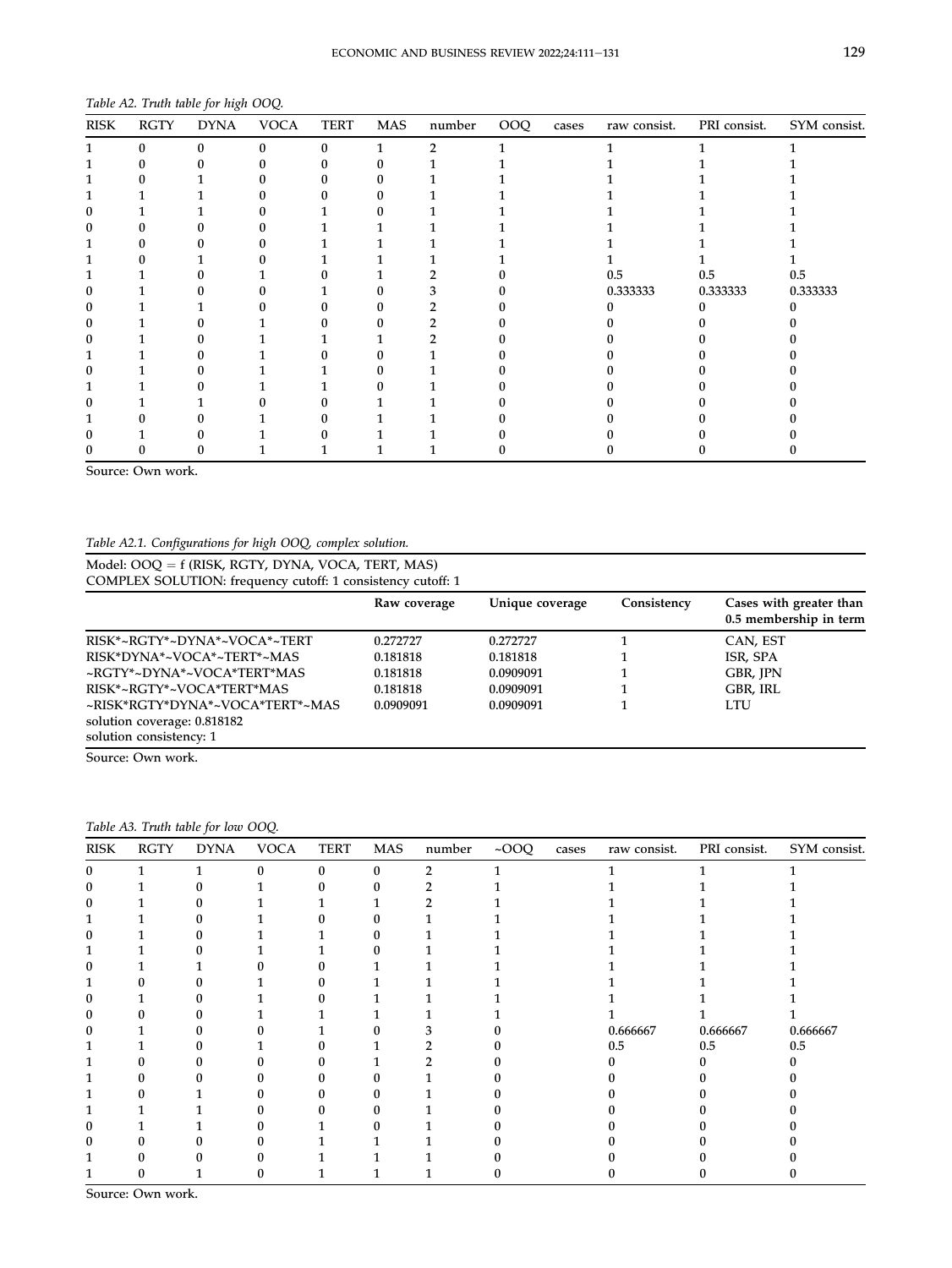|  | Table A3.1. Configurations for low OOQ, complex solution. |  |  |  |  |  |
|--|-----------------------------------------------------------|--|--|--|--|--|
|--|-----------------------------------------------------------|--|--|--|--|--|

 $\overline{\text{Model: OOQ}} = f \text{ (RISK, RGTY, DYNA, VOCA, TERT, MAS)}$ COMPLEX SOLUTION: frequency cutoff: 1 consistency cutoff: 1

|                                 | Raw coverage | Unique coverage | Consistency | Cases with greater than<br>0.5 membership in term |
|---------------------------------|--------------|-----------------|-------------|---------------------------------------------------|
| RGTY*~DYNA*VOCA*~MAS            | 0.3125       | 0.125           |             | DNK, FIN, NDL, NOR, SVN                           |
| ~RISK*RGTY*~DYNA*VOCA           | 0.375        | 0.0625          |             | CZE, FIN, ITA, NDL, POL, SVN                      |
| ~RISK*RGTY*DYNA*~VOCA*~TERT     | 0.1875       | 0.1875          |             | CHI, GRE, TUR                                     |
| ~RISK*~DYNA*VOCA*TERT*MAS       | 0.1875       | 0.0625          |             | CZE, POL, SVK                                     |
| RISK*~RGTY*~DYNA*VOCA*~TERT*MAS | 0.0625       | 0.0625          |             | BEL                                               |
| solution coverage: 0.8125       |              |                 |             |                                                   |
| solution consistency: 1         |              |                 |             |                                                   |

Source: Own work.

### Table A4. Truth table for high POQ.

| OOQ | <b>RISK</b> | <b>RGTY</b> | TERT | MAS | number | POQ | cases | raw consist. | PRI consist. | SYM consist. |
|-----|-------------|-------------|------|-----|--------|-----|-------|--------------|--------------|--------------|
|     |             |             |      |     |        |     |       |              |              |              |
|     |             |             |      |     |        |     |       |              |              |              |
|     |             |             |      |     |        |     |       |              |              |              |
|     |             |             |      |     |        |     |       |              |              |              |
|     |             |             |      |     |        |     |       |              |              |              |
|     |             |             |      |     |        |     |       |              |              |              |
|     |             |             |      |     |        |     |       |              |              |              |
|     |             |             |      |     |        |     |       |              |              |              |
|     |             |             |      |     |        |     |       | 0.666667     | 0.666667     | 0.666667     |
|     |             |             |      |     |        |     |       | 0.25         | 0.25         | 0.25         |
|     |             |             |      |     |        |     |       |              |              |              |
|     |             |             |      |     |        |     |       |              |              |              |
|     |             |             |      |     |        |     |       |              |              |              |
|     |             |             |      |     |        |     |       |              |              |              |
|     |             |             |      |     |        |     |       |              |              |              |
|     |             |             |      |     |        |     |       |              |              |              |

Source: Own work.

|  |  |  | Table A4.1. Configurations for high POQ, complex solution. |
|--|--|--|------------------------------------------------------------|
|--|--|--|------------------------------------------------------------|

| Model: POQ = f (OOQ, RISK, RGTY, TERT, MAS)                 |
|-------------------------------------------------------------|
| COMPLEX SOLUTION: frequency cutoff: 1 consistency cutoff: 1 |

|                                  | Raw coverage |           | Unique coverage Consistency Cases with greater than 0.5 membership in term |
|----------------------------------|--------------|-----------|----------------------------------------------------------------------------|
| RISK*~RGTY*~TERT*MAS             | 0.2          | 0.0666667 | BEL, CAN, NZL                                                              |
| ~OOO*~RISK*TERT*MAS              | 0.2          | 0.2       | CZE, POL, SVK                                                              |
| OOO*RISK*~TERT*MAS               | 0.2          | 0.0666667 | CAN, GER, NZL                                                              |
| OOO*~RGTY*TERT*MAS               | 0.2          | .0.2      | GBR, IRL, IPN                                                              |
| OOQ*~RISK*RGTY*TERT*~MAS 0.13333 |              | 0.13333   | FRA, LTU                                                                   |
| solution coverage: 0.8           |              |           |                                                                            |
| solution consistency: 1          |              |           |                                                                            |

Source: Own work.

#### Table A5. Truth table for low POQ.

| OOQ. | RISK | <b>RGTY</b> | <b>TERT</b> | MAS | number | $-POQ$ | cases | raw consist. | PRI consist. | SYM consist |
|------|------|-------------|-------------|-----|--------|--------|-------|--------------|--------------|-------------|
|      |      |             |             |     |        |        |       |              |              |             |
| 0    |      |             |             |     |        |        |       |              |              |             |
| 0    |      |             |             |     |        |        |       |              |              |             |
|      |      |             |             |     |        |        |       |              |              |             |
| 0    |      |             |             |     |        |        |       |              |              |             |
| 0    |      |             |             |     |        |        |       |              |              |             |
| 0    |      |             |             |     |        |        |       | 0.75         | 0.75         | 0.75        |
| 0    |      |             |             |     |        |        |       | 0.333333     | 0.333333     | 0.333333    |
|      |      |             |             |     |        |        |       |              |              |             |
|      |      |             |             |     |        |        |       |              |              |             |
|      |      |             |             |     |        |        |       |              |              |             |
| 0    |      |             |             |     |        |        |       |              |              |             |
| 0    |      |             |             |     |        |        |       |              |              |             |
|      |      |             |             |     |        |        |       |              |              |             |
| 0    |      |             |             |     |        |        |       |              |              |             |
|      |      |             |             |     |        |        |       |              |              |             |

Source: Own work.